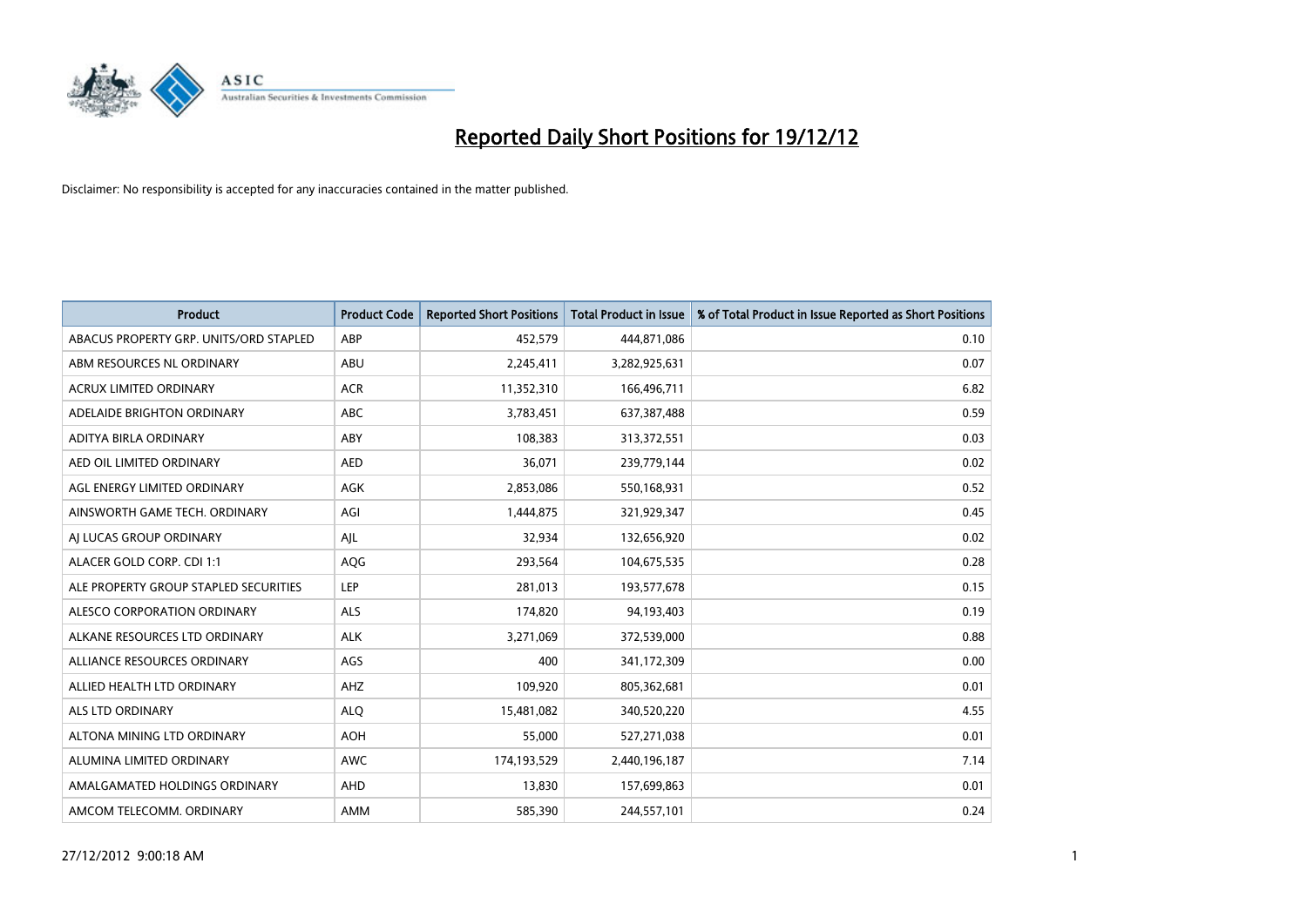

| <b>Product</b>                          | <b>Product Code</b> | <b>Reported Short Positions</b> | <b>Total Product in Issue</b> | % of Total Product in Issue Reported as Short Positions |
|-----------------------------------------|---------------------|---------------------------------|-------------------------------|---------------------------------------------------------|
| AMCOR LIMITED ORDINARY                  | <b>AMC</b>          | 2,000,407                       | 1,206,684,923                 | 0.17                                                    |
| AMP LIMITED ORDINARY                    | AMP                 | 8,023,176                       | 2,930,423,546                 | 0.27                                                    |
| AMPELLA MINING ORDINARY                 | <b>AMX</b>          | 3,805,527                       | 247,500,493                   | 1.54                                                    |
| ANGLOGOLD ASHANTI CDI 5:1               | AGG                 | 500                             | 89,207,765                    | 0.00                                                    |
| ANSELL LIMITED ORDINARY                 | <b>ANN</b>          | 3,729,301                       | 130,768,652                   | 2.85                                                    |
| ANTARES ENERGY LTD ORDINARY             | <b>AZZ</b>          | 546,699                         | 257,000,000                   | 0.21                                                    |
| ANZ BANKING GRP LTD ORDINARY            | ANZ                 | 4,952,163                       | 2,721,234,961                 | 0.18                                                    |
| APA GROUP STAPLED SECURITIES            | <b>APA</b>          | 6,576,230                       | 824,203,898                   | 0.80                                                    |
| APA SUB GRP STAPLED SECURITY            | <b>HDF</b>          | 381,758                         | 560,324,158                   | 0.07                                                    |
| APN NEWS & MEDIA ORDINARY               | <b>APN</b>          | 23,622,010                      | 661,526,586                   | 3.57                                                    |
| AQUARIUS PLATINUM. ORDINARY             | <b>AOP</b>          | 10,975,981                      | 486,851,336                   | 2.25                                                    |
| AQUILA RESOURCES ORDINARY               | <b>AQA</b>          | 8,691,856                       | 411,804,442                   | 2.11                                                    |
| ARAFURA RESOURCE LTD ORDINARY           | ARU                 | 3,176,561                       | 441,270,644                   | 0.72                                                    |
| ARB CORPORATION ORDINARY                | <b>ARP</b>          | 90,346                          | 72,481,302                    | 0.12                                                    |
| ARDENT LEISURE GROUP STAPLED SECURITIES | AAD                 | 671,284                         | 397,774,513                   | 0.17                                                    |
| ARISTOCRAT LEISURE ORDINARY             | ALL                 | 13,003,177                      | 551,418,047                   | 2.36                                                    |
| ARRIUM LTD ORDINARY                     | ARI                 | 6,295,129                       | 1,351,527,328                 | 0.47                                                    |
| ASCIANO LIMITED ORDINARY                | <b>AIO</b>          | 4,166,971                       | 975,385,664                   | 0.43                                                    |
| ASG GROUP LIMITED ORDINARY              | <b>ASZ</b>          | 1,427,802                       | 206,720,839                   | 0.69                                                    |
| ASPEN GROUP ORD/UNITS STAPLED           | <b>APZ</b>          | 208.951                         | 1,197,188,521                 | 0.02                                                    |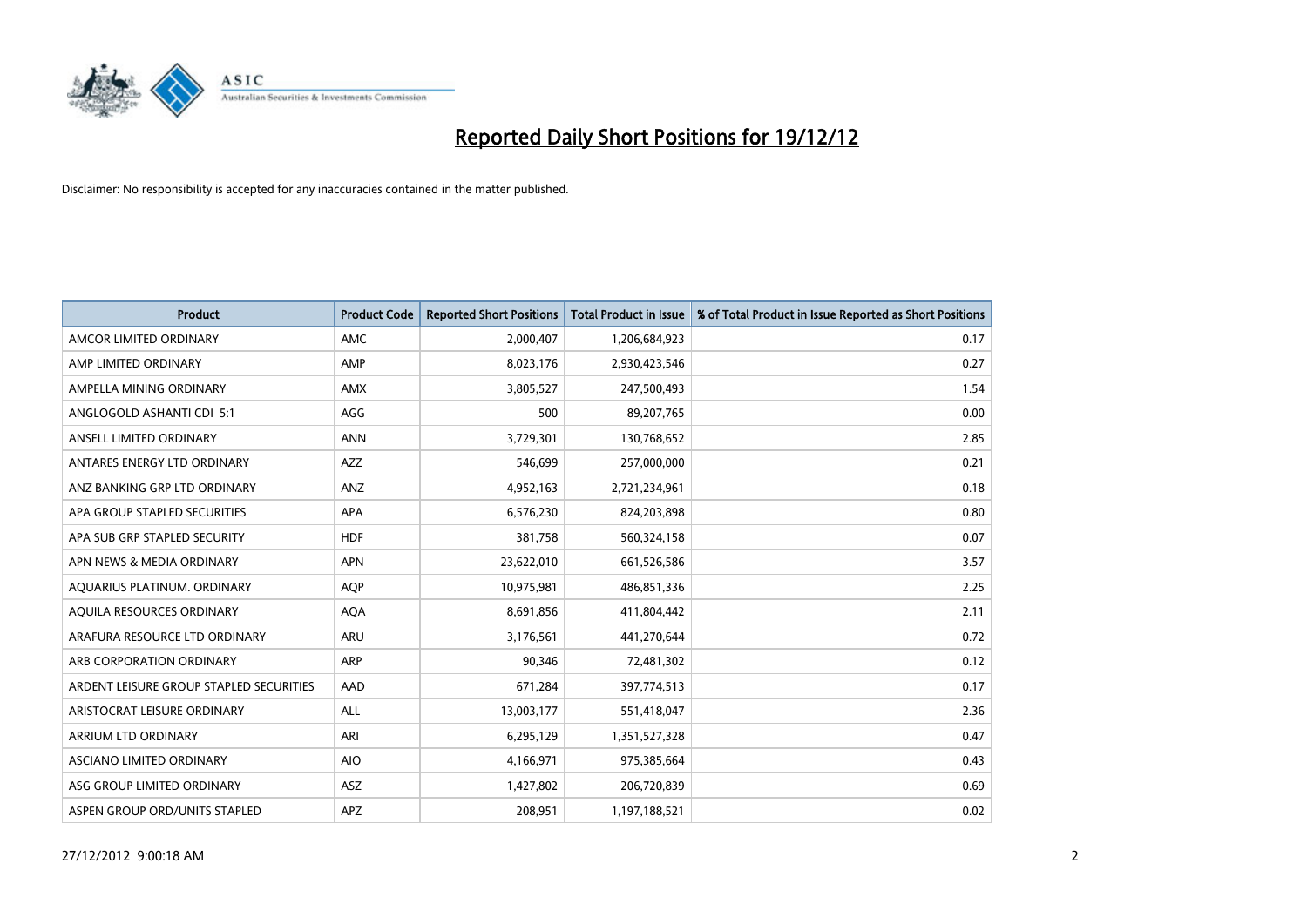

| <b>Product</b>                          | <b>Product Code</b> | <b>Reported Short Positions</b> | <b>Total Product in Issue</b> | % of Total Product in Issue Reported as Short Positions |
|-----------------------------------------|---------------------|---------------------------------|-------------------------------|---------------------------------------------------------|
| ASPIRE MINING LTD ORDINARY              | <b>AKM</b>          | 42,061                          | 620,594,556                   | 0.01                                                    |
| ASTRO JAP PROP GROUP STAPLED SECURITIES | AJA                 | 1,527                           | 58,445,002                    | 0.00                                                    |
| ASX LIMITED ORDINARY                    | <b>ASX</b>          | 3,812,573                       | 175,136,729                   | 2.18                                                    |
| ATLAS IRON LIMITED ORDINARY             | AGO                 | 8,233,415                       | 909,718,409                   | 0.91                                                    |
| ATTILA RESOURCES LTD ORDINARY           | <b>AYA</b>          | 141,833                         | 33,602,501                    | 0.42                                                    |
| AURIZON HOLDINGS LTD ORDINARY           | <b>AZI</b>          | 15,107,513                      | 2,137,284,503                 | 0.71                                                    |
| AURORA OIL & GAS ORDINARY               | <b>AUT</b>          | 6,679,682                       | 447,885,778                   | 1.49                                                    |
| AUSDRILL LIMITED ORDINARY               | ASL                 | 5,979,198                       | 309,385,296                   | 1.93                                                    |
| AUSENCO LIMITED ORDINARY                | AAX                 | 1,089,888                       | 123,872,665                   | 0.88                                                    |
| <b>AUSTAL LIMITED ORDINARY</b>          | ASB                 | 3,492,413                       | 319,876,994                   | 1.09                                                    |
| AUSTIN ENGINEERING ORDINARY             | ANG                 | 461,829                         | 72,314,403                    | 0.64                                                    |
| AUSTRALAND PROPERTY STAPLED SECURITY    | <b>ALZ</b>          | 545,297                         | 576,846,597                   | 0.09                                                    |
| AUSTRALIAN AGRICULT. ORDINARY           | AAC                 | 623,269                         | 312,905,085                   | 0.20                                                    |
| AUSTRALIAN INFRASTR. UNITS/ORDINARY     | <b>AIX</b>          | 856,681                         | 620,733,944                   | 0.14                                                    |
| AUSTRALIAN PHARM, ORDINARY              | API                 | 313,340                         | 488,115,883                   | 0.06                                                    |
| AVIENNINGS LIMITED ORDINARY             | <b>AVI</b>          | 175,000                         | 274,588,694                   | 0.06                                                    |
| AWE LIMITED ORDINARY                    | AWE                 | 4,228,977                       | 522,116,985                   | 0.81                                                    |
| AZIMUTH RES LTD ORDINARY                | <b>AZH</b>          | 1,292,903                       | 422,454,886                   | 0.31                                                    |
| <b>BANDANNA ENERGY ORDINARY</b>         | <b>BND</b>          | 16,130,645                      | 528,481,199                   | 3.05                                                    |
| BANK OF QUEENSLAND. ORDINARY            | <b>BOQ</b>          | 6,964,148                       | 308,797,224                   | 2.26                                                    |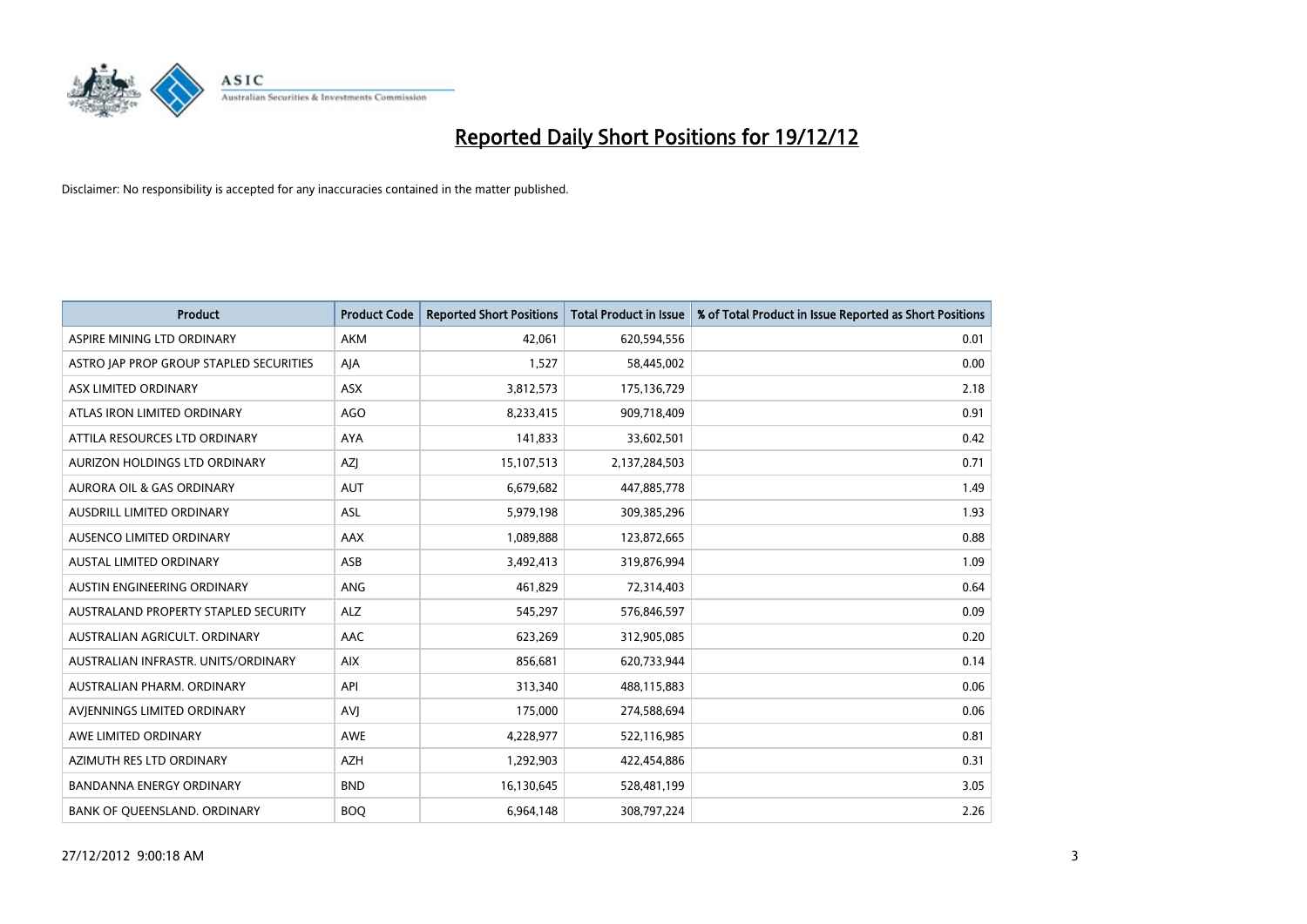

| <b>Product</b>                          | <b>Product Code</b> | <b>Reported Short Positions</b> | <b>Total Product in Issue</b> | % of Total Product in Issue Reported as Short Positions |
|-----------------------------------------|---------------------|---------------------------------|-------------------------------|---------------------------------------------------------|
| <b>BASE RES LIMITED ORDINARY</b>        | <b>BSE</b>          | 466,341                         | 560,440,029                   | 0.08                                                    |
| <b>BATHURST RESOURCES ORDINARY</b>      | <b>BTU</b>          | 39,861,698                      | 697,247,997                   | 5.72                                                    |
| <b>BC IRON LIMITED ORDINARY</b>         | <b>BCI</b>          | 43,238                          | 119,440,150                   | 0.04                                                    |
| BEACH ENERGY LIMITED ORDINARY           | <b>BPT</b>          | 16,915,557                      | 1,263,677,572                 | 1.34                                                    |
| BEADELL RESOURCE LTD ORDINARY           | <b>BDR</b>          | 12,180,771                      | 742,204,752                   | 1.64                                                    |
| BENDIGO AND ADELAIDE ORDINARY           | <b>BEN</b>          | 8,618,528                       | 402,311,212                   | 2.14                                                    |
| BERKELEY RESOURCES ORDINARY             | <b>BKY</b>          | 179,585                         | 179,393,273                   | 0.10                                                    |
| <b>BHP BILLITON LIMITED ORDINARY</b>    | <b>BHP</b>          | 9,771,487                       | 3,211,691,105                 | 0.30                                                    |
| <b>BILLABONG ORDINARY</b>               | <b>BBG</b>          | 5,684,365                       | 478,944,292                   | 1.19                                                    |
| <b>BLACKTHORN RESOURCES ORDINARY</b>    | <b>BTR</b>          | 257,261                         | 164,285,950                   | 0.16                                                    |
| BLUESCOPE STEEL LTD DEFERRED SETTLEMENT | <b>BSLDA</b>        | 929,134                         | 558,197,542                   | 0.17                                                    |
| <b>BOART LONGYEAR ORDINARY</b>          | <b>BLY</b>          | 4,762,808                       | 461,163,412                   | 1.03                                                    |
| <b>BOOM LOGISTICS ORDINARY</b>          | <b>BOL</b>          | 37,502                          | 468,663,585                   | 0.01                                                    |
| BORAL LIMITED, ORDINARY                 | <b>BLD</b>          | 44,100,043                      | 766,235,816                   | 5.76                                                    |
| <b>BOUGAINVILLE COPPER ORDINARY</b>     | <b>BOC</b>          |                                 | 401,062,500                   | 0.00                                                    |
| <b>BRADKEN LIMITED ORDINARY</b>         | <b>BKN</b>          | 10,931,761                      | 169,240,662                   | 6.46                                                    |
| <b>BRAMBLES LIMITED ORDINARY</b>        | <b>BXB</b>          | 4,311,344                       | 1,556,572,538                 | 0.28                                                    |
| BREVILLE GROUP LTD ORDINARY             | <b>BRG</b>          | 792,359                         | 130,095,322                   | 0.61                                                    |
| <b>BRICKWORKS LIMITED ORDINARY</b>      | <b>BKW</b>          | 61,300                          | 147,818,132                   | 0.04                                                    |
| BROCKMAN MINING LTD ORDINARY            | <b>BCK</b>          | 91,872                          | 7,224,094,327                 | 0.00                                                    |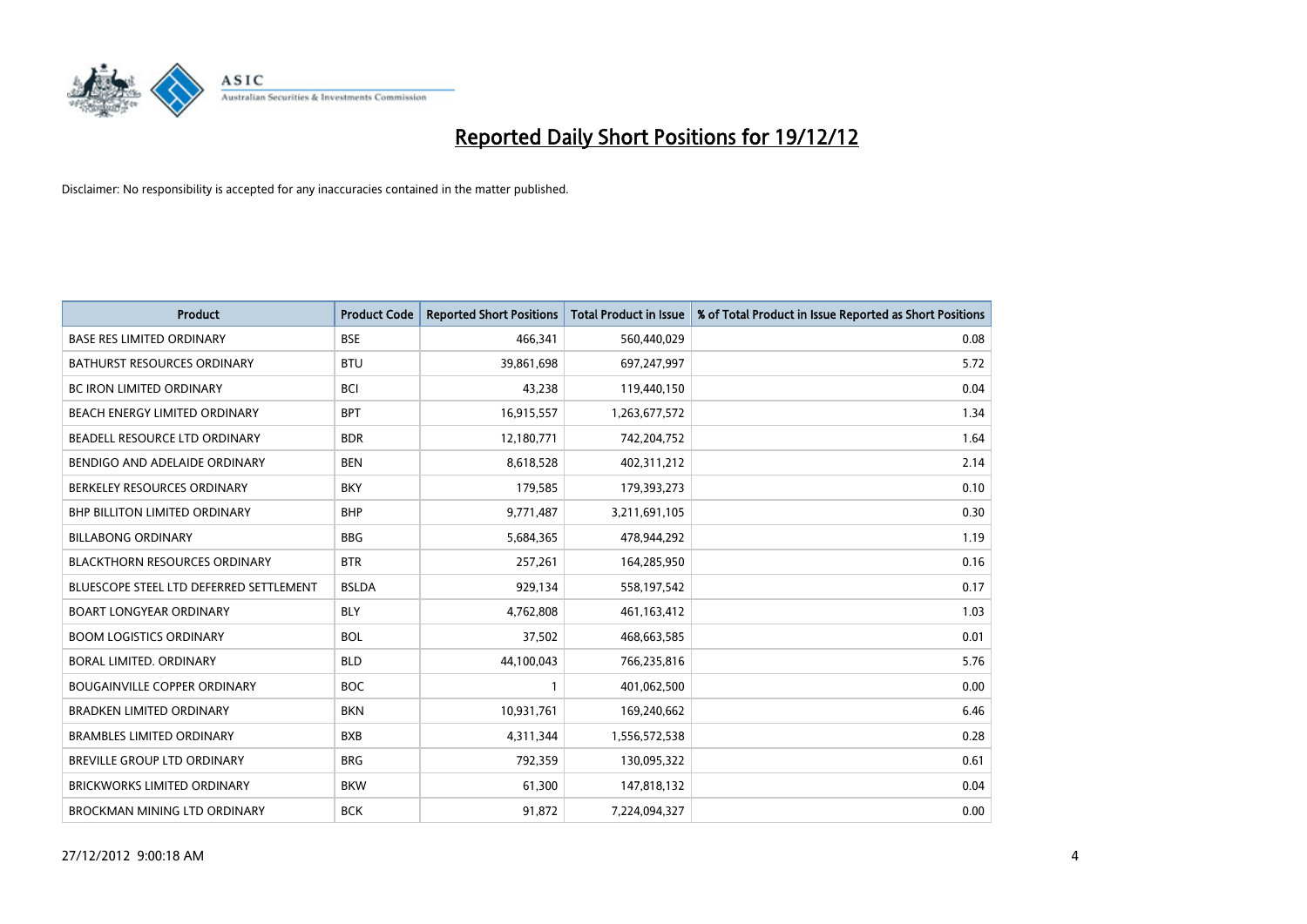

| <b>Product</b>                          | <b>Product Code</b> | <b>Reported Short Positions</b> | <b>Total Product in Issue</b> | % of Total Product in Issue Reported as Short Positions |
|-----------------------------------------|---------------------|---------------------------------|-------------------------------|---------------------------------------------------------|
| BT INVESTMENT MNGMNT ORDINARY           | <b>BTT</b>          | 39,877                          | 268,989,279                   | 0.01                                                    |
| BUCCANEER ENERGY LTD ORDINARY           | <b>BCC</b>          | 1,600,000                       | 1,321,445,371                 | 0.12                                                    |
| <b>BURU ENERGY ORDINARY</b>             | <b>BRU</b>          | 11,758,175                      | 266,312,599                   | 4.42                                                    |
| <b>BWP TRUST ORDINARY UNITS</b>         | <b>BWP</b>          | 2,528,862                       | 533,645,790                   | 0.47                                                    |
| CABCHARGE AUSTRALIA ORDINARY            | CAB                 | 5,904,925                       | 120,430,683                   | 4.90                                                    |
| <b>CALIBRE GROUP LTD ORDINARY</b>       | <b>CGH</b>          | 513,535                         | 307,378,401                   | 0.17                                                    |
| CALTEX AUSTRALIA ORDINARY               | <b>CTX</b>          | 5,004,961                       | 270,000,000                   | 1.85                                                    |
| CAPE LAMBERT RES LTD ORDINARY           | <b>CFE</b>          | 887,830                         | 689,108,792                   | 0.13                                                    |
| CARABELLA RES LTD ORDINARY              | <b>CLR</b>          | 48,908                          | 152,361,547                   | 0.03                                                    |
| <b>CARBON ENERGY ORDINARY</b>           | <b>CNX</b>          | 48,071                          | 778,451,954                   | 0.01                                                    |
| <b>CARDNO LIMITED ORDINARY</b>          | CDD                 | 5,748,079                       | 141,133,512                   | 4.07                                                    |
| <b>CARINDALE PROPERTY UNIT</b>          | <b>CDP</b>          | 8.000                           | 70,000,000                    | 0.01                                                    |
| CARNARVON PETROLEUM ORDINARY            | <b>CVN</b>          | 1,777,463                       | 937,257,700                   | 0.19                                                    |
| CARSALES.COM LTD ORDINARY               | <b>CRZ</b>          | 6,574,044                       | 235,760,995                   | 2.79                                                    |
| <b>CASH CONVERTERS ORDINARY</b>         | CCV                 | 276,000                         | 423,861,025                   | 0.07                                                    |
| CEDAR WOODS PROP. ORDINARY              | <b>CWP</b>          | 5,003                           | 73,047,793                    | 0.01                                                    |
| CENTRAL PETROLEUM ORDINARY              | <b>CTP</b>          | 206,268                         | 1,386,978,365                 | 0.01                                                    |
| CENTRO RETAIL AUST ORD/UNIT STAPLED SEC | <b>CRF</b>          | 5,327,094                       | 1,427,391,696                 | 0.37                                                    |
| <b>CERAMIC FUEL CELLS ORDINARY</b>      | <b>CFU</b>          | 390                             | 1,559,231,320                 | 0.00                                                    |
| CFS RETAIL TRUST GRP STAPLED SECURITIES | <b>CFX</b>          | 31,965,054                      | 2,828,495,659                 | 1.13                                                    |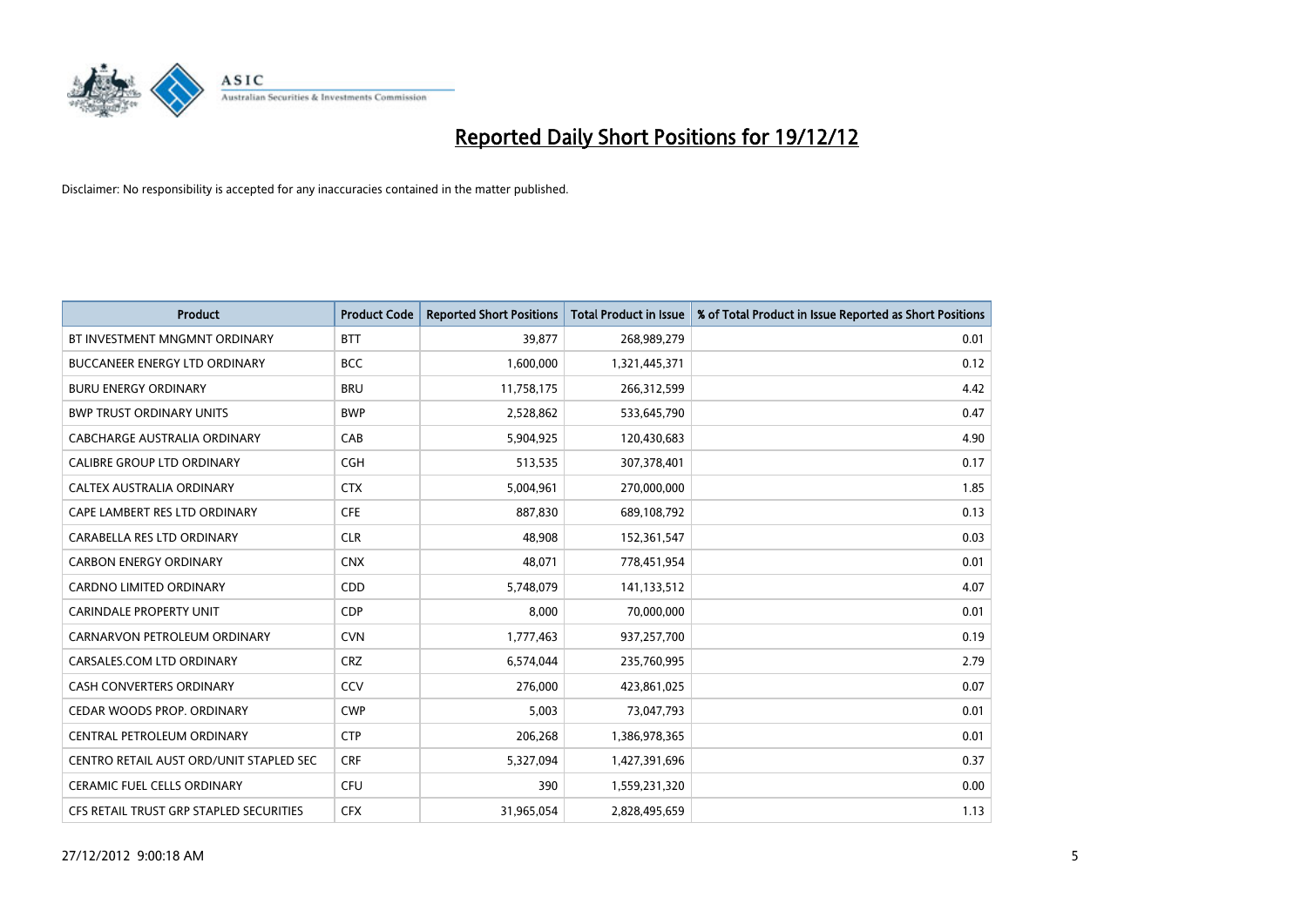

| <b>Product</b>                          | <b>Product Code</b> | <b>Reported Short Positions</b> | <b>Total Product in Issue</b> | % of Total Product in Issue Reported as Short Positions |
|-----------------------------------------|---------------------|---------------------------------|-------------------------------|---------------------------------------------------------|
| <b>CGA MINING LIMITED ORDINARY</b>      | <b>CGX</b>          | 67,100                          | 337,892,393                   | 0.02                                                    |
| CHALLENGER DIV.PRO. STAPLED UNITS       | <b>CDI</b>          | 52,796                          | 214,101,013                   | 0.02                                                    |
| <b>CHALLENGER LIMITED ORDINARY</b>      | <b>CGF</b>          | 5,878,613                       | 544,652,710                   | 1.08                                                    |
| CHARTER HALL GROUP STAPLED US PROHIBIT. | <b>CHC</b>          | 404,462                         | 298,730,356                   | 0.14                                                    |
| <b>CHARTER HALL RETAIL UNITS</b>        | <b>COR</b>          | 763,624                         | 334,098,571                   | 0.23                                                    |
| <b>CHORUS LIMITED ORDINARY</b>          | CNU                 | 1,004,957                       | 385,082,123                   | 0.26                                                    |
| CITIGOLD CORP LTD ORDINARY              | <b>CTO</b>          | 1,363,288                       | 1,352,907,765                 | 0.10                                                    |
| <b>CLOUGH LIMITED ORDINARY</b>          | <b>CLO</b>          | 88,489                          | 775,259,839                   | 0.01                                                    |
| <b>CNPR GRP UNITS/ORD STAPLED</b>       | <b>CNP</b>          | 2,537                           | 972,414,514                   | 0.00                                                    |
| COAL OF AFRICA LTD ORDINARY             | <b>CZA</b>          | 67,560                          | 800,951,034                   | 0.01                                                    |
| COALSPUR MINES LTD ORDINARY             | <b>CPL</b>          | 13,475,778                      | 620,729,899                   | 2.17                                                    |
| COCA-COLA AMATIL ORDINARY               | <b>CCL</b>          | 4,155,219                       | 762,133,414                   | 0.55                                                    |
| COCHLEAR LIMITED ORDINARY               | <b>COH</b>          | 4,854,228                       | 57,026,689                    | 8.51                                                    |
| <b>COCKATOO COAL ORDINARY</b>           | <b>COK</b>          | 16,633,896                      | 1,016,746,908                 | 1.64                                                    |
| <b>CODAN LIMITED ORDINARY</b>           | <b>CDA</b>          | 50,001                          | 176,862,573                   | 0.03                                                    |
| <b>COLLINS FOODS LTD ORDINARY</b>       | <b>CKF</b>          | 320,971                         | 93,000,003                    | 0.35                                                    |
| COMMONWEALTH BANK, ORDINARY             | <b>CBA</b>          | 14,700,174                      | 1,609,180,841                 | 0.91                                                    |
| <b>COMMONWEALTH PROP ORDINARY UNITS</b> | <b>CPA</b>          | 14,691,382                      | 2,347,003,413                 | 0.63                                                    |
| <b>COMPASS RESOURCES ORDINARY</b>       | <b>CMR</b>          | 7,472                           | 1,403,744,100                 | 0.00                                                    |
| COMPUTERSHARE LTD ORDINARY              | <b>CPU</b>          | 11,319,851                      | 555,664,059                   | 2.04                                                    |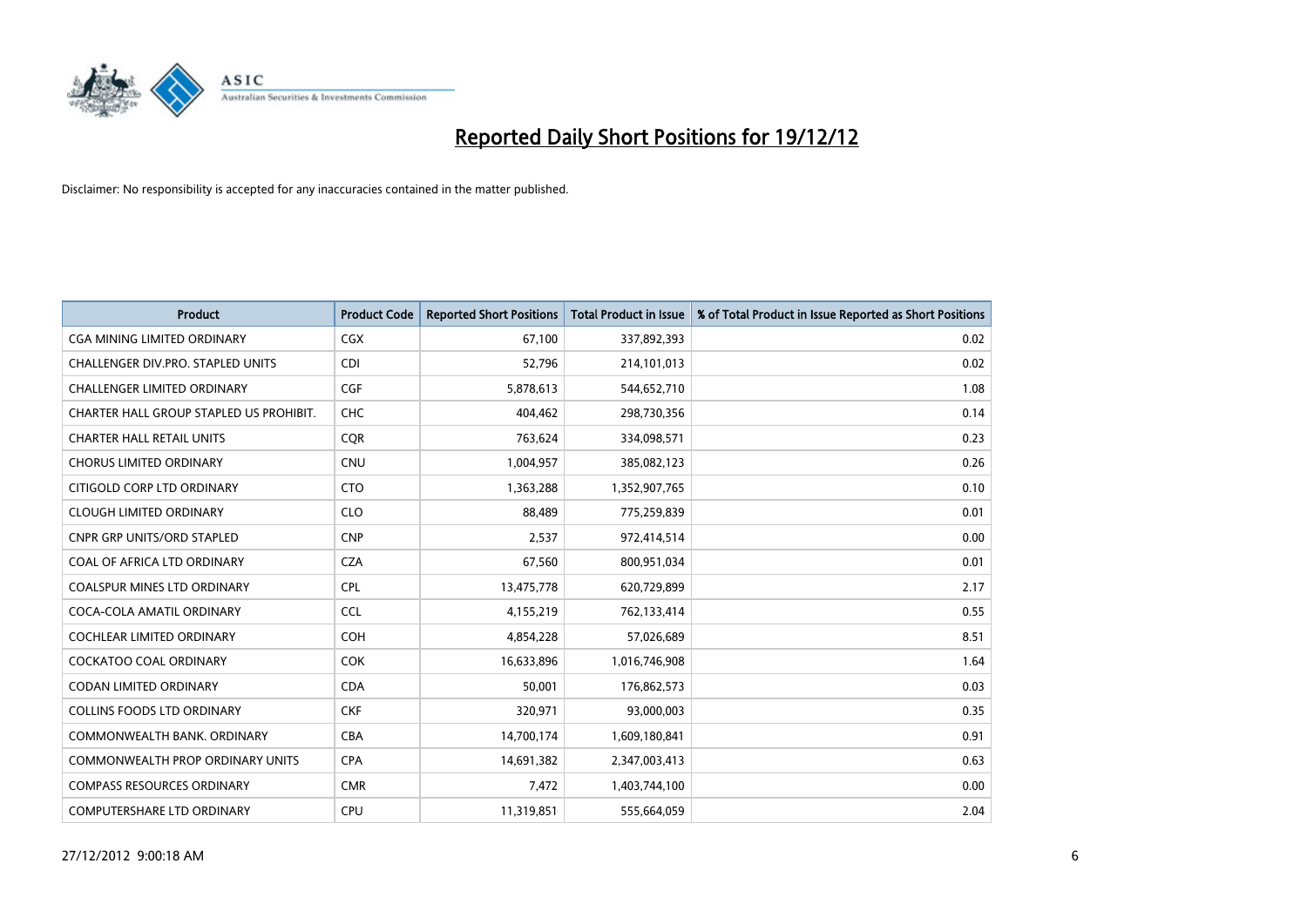

| <b>Product</b>                          | <b>Product Code</b> | <b>Reported Short Positions</b> | Total Product in Issue | % of Total Product in Issue Reported as Short Positions |
|-----------------------------------------|---------------------|---------------------------------|------------------------|---------------------------------------------------------|
| CONTINENTAL COAL LTD ORDINARY           | <b>CCC</b>          | 983                             | 473,061,772            | 0.00                                                    |
| COOPER ENERGY LTD ORDINARY              | <b>COE</b>          | 234,347                         | 328,694,257            | 0.07                                                    |
| <b>CORP TRAVEL LIMITED ORDINARY</b>     | <b>CTD</b>          | 134,863                         | 74,971,020             | 0.18                                                    |
| <b>CREDIT CORP GROUP ORDINARY</b>       | <b>CCP</b>          | 56,230                          | 45,932,899             | 0.12                                                    |
| <b>CROMWELL PROP STAPLED SECURITIES</b> | <b>CMW</b>          | 7,405,680                       | 1,225,539,033          | 0.60                                                    |
| <b>CROWN LIMITED ORDINARY</b>           | <b>CWN</b>          | 6,656,921                       | 728,394,185            | 0.91                                                    |
| <b>CSG LIMITED ORDINARY</b>             | CSV                 | 423,114                         | 280,426,698            | 0.15                                                    |
| <b>CSL LIMITED ORDINARY</b>             | <b>CSL</b>          | 2,651,211                       | 500,055,476            | 0.53                                                    |
| <b>CSR LIMITED ORDINARY</b>             | <b>CSR</b>          | 44,538,015                      | 506,000,315            | 8.80                                                    |
| <b>CUDECO LIMITED ORDINARY</b>          | CDU                 | 5,469,123                       | 188,943,961            | 2.89                                                    |
| DART ENERGY LTD ORDINARY                | <b>DTE</b>          | 15,323,604                      | 878,168,388            | 1.74                                                    |
| DAVID JONES LIMITED ORDINARY            | <b>DJS</b>          | 57,849,377                      | 531,788,775            | 10.88                                                   |
| DECMIL GROUP LIMITED ORDINARY           | <b>DCG</b>          | 941,092                         | 168,203,219            | 0.56                                                    |
| DEVINE LIMITED ORDINARY                 | <b>DVN</b>          | 254,481                         | 158,730,556            | 0.16                                                    |
| DEXUS PROPERTY GROUP STAPLED UNITS      | <b>DXS</b>          | 12,292,365                      | 4,839,024,176          | 0.25                                                    |
| DISCOVERY METALS LTD ORDINARY           | <b>DML</b>          | 3,496,623                       | 486,986,451            | 0.72                                                    |
| DOMINO PIZZA ENTERPR ORDINARY           | <b>DMP</b>          | 42,449                          | 70,192,674             | 0.06                                                    |
| DORAY MINERALS LTD ORDINARY             | <b>DRM</b>          | 105,000                         | 139,200,101            | 0.08                                                    |
| DOWNER EDI LIMITED ORDINARY             | <b>DOW</b>          | 9,095,375                       | 429,100,296            | 2.12                                                    |
| DRILLSEARCH ENERGY ORDINARY             | <b>DLS</b>          | 1,203,116                       | 401,730,663            | 0.30                                                    |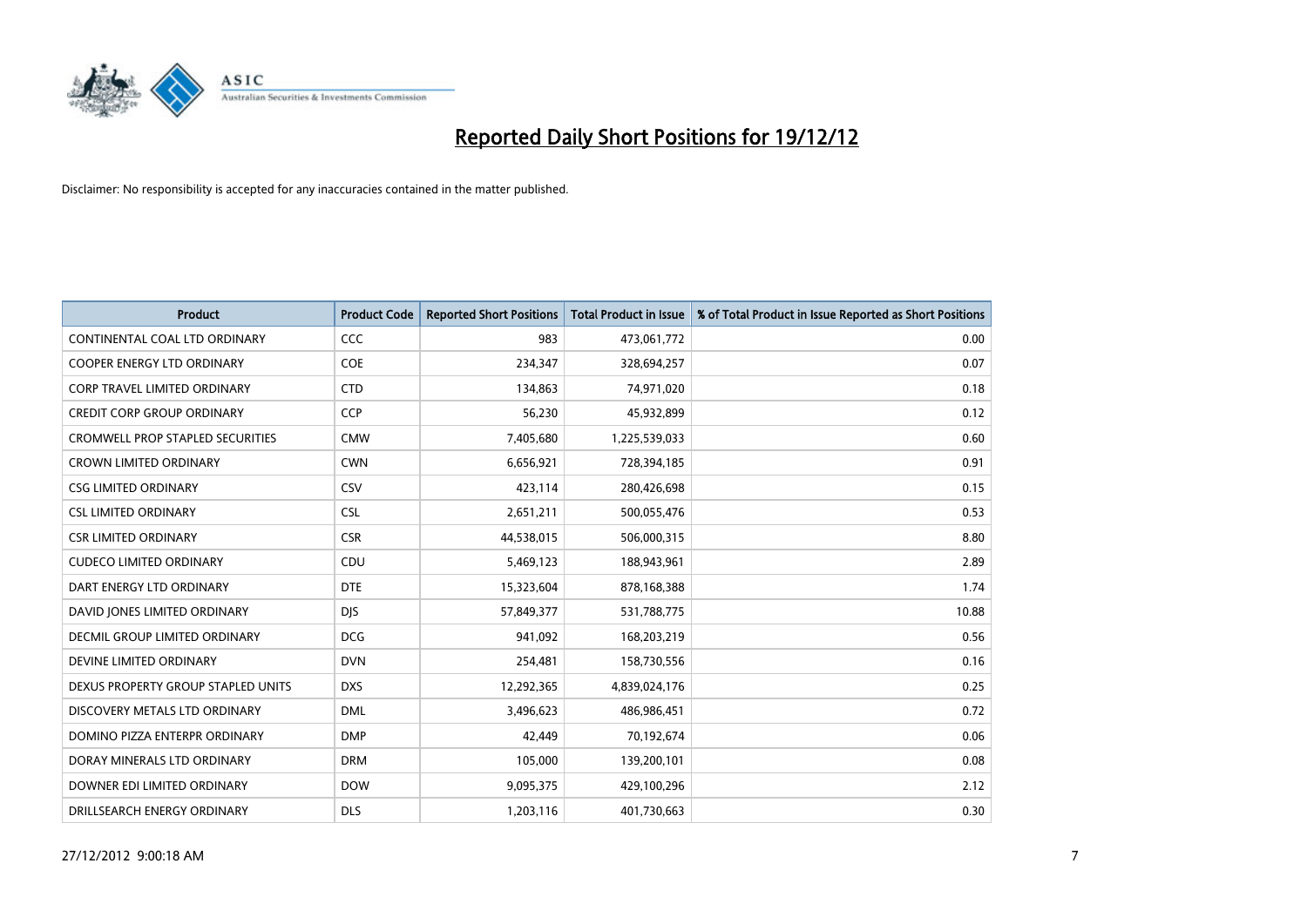

| <b>Product</b>                        | <b>Product Code</b> | <b>Reported Short Positions</b> | <b>Total Product in Issue</b> | % of Total Product in Issue Reported as Short Positions |
|---------------------------------------|---------------------|---------------------------------|-------------------------------|---------------------------------------------------------|
| DUET GROUP STAPLED US PROHIBIT.       | <b>DUE</b>          | 2,557,813                       | 1,158,216,750                 | 0.22                                                    |
| DULUXGROUP LIMITED ORDINARY           | <b>DLX</b>          | 9,093,260                       | 371,961,273                   | 2.44                                                    |
| <b>DWS LTD ORDINARY</b>               | <b>DWS</b>          | 100,553                         | 132,362,763                   | 0.08                                                    |
| ECHO ENTERTAINMENT ORDINARY           | <b>EGP</b>          | 10,372,964                      | 825,672,730                   | 1.26                                                    |
| <b>ELDERS LIMITED ORDINARY</b>        | <b>ELD</b>          | 19,208,464                      | 448,598,480                   | 4.28                                                    |
| ELEMENTAL MINERALS ORDINARY           | <b>ELM</b>          | 50,839                          | 280,156,422                   | 0.02                                                    |
| ELEMENTOS LIMITED ORDINARY            | <b>ELT</b>          | 16                              | 148,352,638                   | 0.00                                                    |
| <b>EMECO HOLDINGS ORDINARY</b>        | <b>EHL</b>          | 6,845,007                       | 599,675,707                   | 1.14                                                    |
| <b>ENDEAVOUR MIN CORP CDI 1:1</b>     | <b>EVR</b>          | 259,146                         | 126,365,941                   | 0.21                                                    |
| <b>ENERGY RESOURCES ORDINARY 'A'</b>  | <b>ERA</b>          | 6,960,838                       | 517,725,062                   | 1.34                                                    |
| <b>ENERGY WORLD CORPOR, ORDINARY</b>  | <b>EWC</b>          | 19,382,527                      | 1,734,166,672                 | 1.12                                                    |
| <b>ENVESTRA LIMITED ORDINARY</b>      | <b>ENV</b>          | 11,383,640                      | 1,603,333,497                 | 0.71                                                    |
| EQUATORIAL RES LTD ORDINARY           | <b>EQX</b>          | 123,334                         | 117,235,353                   | 0.11                                                    |
| EVOLUTION MINING LTD ORDINARY         | <b>EVN</b>          | 4,242,751                       | 708,092,989                   | 0.60                                                    |
| FAIRFAX MEDIA LTD ORDINARY            | <b>FXI</b>          | 295,785,216                     | 2,351,955,725                 | 12.58                                                   |
| <b>FAR LTD ORDINARY</b>               | <b>FAR</b>          | 21,000,000                      | 2,499,846,742                 | 0.84                                                    |
| FKP PROPERTY GROUP STAPLED SECURITIES | <b>FKP</b>          | 7,308,692                       | 321,578,705                   | 2.27                                                    |
| FLEETWOOD CORP ORDINARY               | <b>FWD</b>          | 2,774,784                       | 60,033,258                    | 4.62                                                    |
| FLETCHER BUILDING ORDINARY            | <b>FBU</b>          | 6,316,385                       | 684,793,538                   | 0.92                                                    |
| <b>FLEXIGROUP LIMITED ORDINARY</b>    | <b>FXL</b>          | 341.046                         | 287,469,669                   | 0.12                                                    |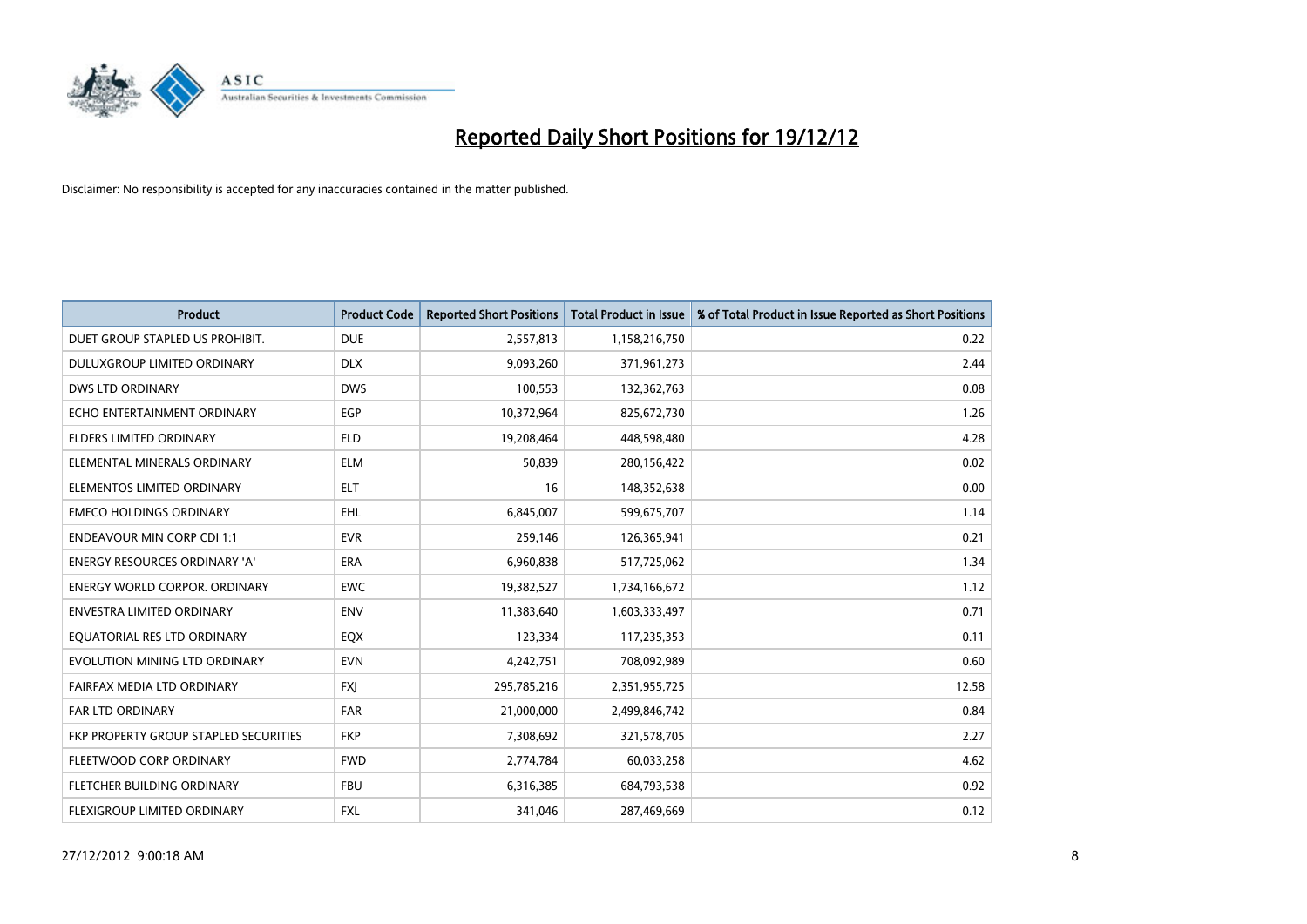

| <b>Product</b>                            | <b>Product Code</b> | <b>Reported Short Positions</b> | <b>Total Product in Issue</b> | % of Total Product in Issue Reported as Short Positions |
|-------------------------------------------|---------------------|---------------------------------|-------------------------------|---------------------------------------------------------|
| <b>FLIGHT CENTRE ORDINARY</b>             | <b>FLT</b>          | 12,351,438                      | 100,160,128                   | 12.33                                                   |
| FLINDERS MINES LTD ORDINARY               | <b>FMS</b>          | 774,629                         | 1,821,300,404                 | 0.04                                                    |
| <b>FOCUS MINERALS LTD ORDINARY</b>        | <b>FML</b>          | 3,454,984                       | 4,320,773,701                 | 0.08                                                    |
| FONTERRA SHARE FUND ORDINARY UNITS        | <b>FSF</b>          | 72,639                          | 95,454,540                    | 0.08                                                    |
| <b>FORGE GROUP LIMITED ORDINARY</b>       | FGE                 | 84,638                          | 86,169,014                    | 0.10                                                    |
| FORTESCUE METALS GRP ORDINARY             | <b>FMG</b>          | 187,485,124                     | 3,113,798,659                 | 6.02                                                    |
| <b>G.U.D. HOLDINGS ORDINARY</b>           | GUD                 | 1,529,137                       | 71,341,319                    | 2.14                                                    |
| <b>G8 EDUCATION LIMITED ORDINARY</b>      | <b>GEM</b>          | 173,253                         | 246,048,593                   | 0.07                                                    |
| <b>GALAXY RESOURCES ORDINARY</b>          | <b>GXY</b>          | 2,715,935                       | 560,357,421                   | 0.48                                                    |
| <b>GENETIC TECHNOLOGIES ORDINARY</b>      | <b>GTG</b>          | 812,100                         | 474,971,819                   | 0.17                                                    |
| <b>GEODYNAMICS LIMITED ORDINARY</b>       | GDY                 | 263,005                         | 406,452,608                   | 0.06                                                    |
| <b>GINDALBIE METALS LTD ORDINARY</b>      | <b>GBG</b>          | 31,174,061                      | 1,404,350,200                 | 2.22                                                    |
| <b>GOODMAN FIELDER, ORDINARY</b>          | GFF                 | 29,775,841                      | 1,955,559,207                 | 1.52                                                    |
| <b>GOODMAN GROUP STAPLED US PROHIBIT.</b> | <b>GMG</b>          | 2,206,807                       | 1,701,681,304                 | 0.13                                                    |
| <b>GPT GROUP STAPLED SEC.</b>             | <b>GPT</b>          | 7,130,629                       | 1,766,785,075                 | 0.40                                                    |
| <b>GRAINCORP LIMITED A CLASS ORDINARY</b> | <b>GNC</b>          | 1,418,797                       | 228,241,481                   | 0.62                                                    |
| <b>GRANGE RESOURCES, ORDINARY</b>         | <b>GRR</b>          | 1,087,310                       | 1,155,487,102                 | 0.09                                                    |
| <b>GREENLAND MIN EN LTD ORDINARY</b>      | GGG                 | 4,528,546                       | 567,912,409                   | 0.80                                                    |
| <b>GRYPHON MINERALS LTD ORDINARY</b>      | GRY                 | 16,323,896                      | 400,464,983                   | 4.08                                                    |
| <b>GUILDFORD COAL LTD ORDINARY</b>        | <b>GUF</b>          | 1,448,285                       | 521,046,899                   | 0.28                                                    |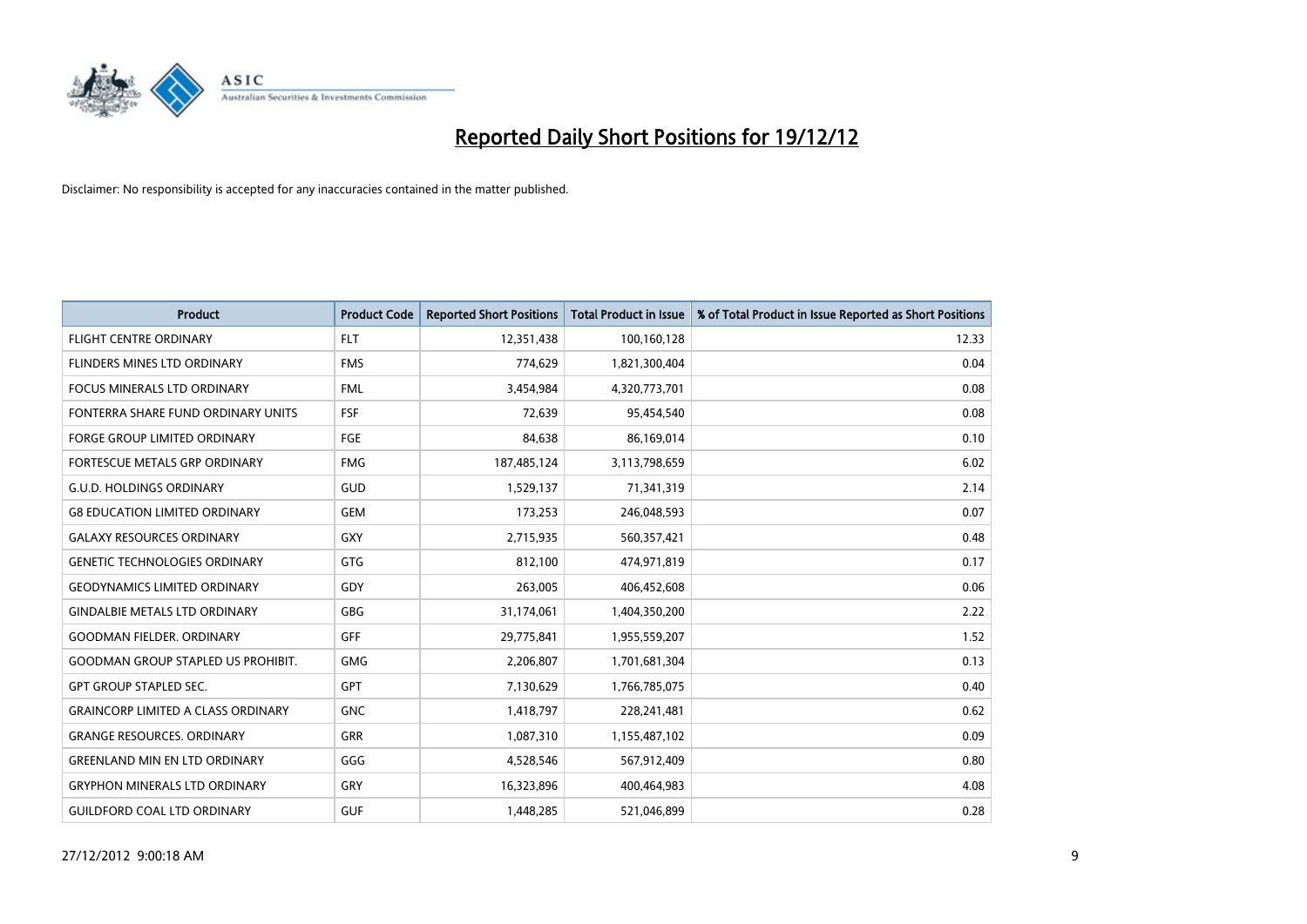

| <b>Product</b>                      | <b>Product Code</b> | <b>Reported Short Positions</b> | <b>Total Product in Issue</b> | % of Total Product in Issue Reported as Short Positions |
|-------------------------------------|---------------------|---------------------------------|-------------------------------|---------------------------------------------------------|
| <b>GUNNS LIMITED ORDINARY</b>       | <b>GNS</b>          | 51,528,090                      | 848,401,559                   | 6.07                                                    |
| <b>GWA GROUP LTD ORDINARY</b>       | <b>GWA</b>          | 10,746,513                      | 304,706,899                   | 3.53                                                    |
| HARVEY NORMAN ORDINARY              | <b>HVN</b>          | 120,096,396                     | 1,062,316,784                 | 11.31                                                   |
| HASTIE GROUP LIMITED ORDINARY       | <b>HST</b>          | 233,914                         | 137,353,504                   | 0.17                                                    |
| <b>HENDERSON GROUP CDI 1:1</b>      | <b>HGG</b>          | 1,243,272                       | 709,662,473                   | 0.18                                                    |
| HFA HOLDINGS LIMITED ORDINARY       | <b>HFA</b>          | 3,809                           | 117,332,831                   | 0.00                                                    |
| HILLGROVE RES LTD ORDINARY          | <b>HGO</b>          | 3,410,553                       | 1,022,760,221                 | 0.33                                                    |
| HILLS HOLDINGS LTD ORDINARY         | <b>HIL</b>          | 3,289,124                       | 246,500,444                   | 1.33                                                    |
| HORIZON OIL LIMITED ORDINARY        | <b>HZN</b>          | 35,982,866                      | 1,130,811,515                 | 3.18                                                    |
| HOT CHILI LTD ORDINARY              | <b>HCH</b>          | 997,524                         | 284,276,224                   | 0.35                                                    |
| <b>ICON ENERGY LIMITED ORDINARY</b> | <b>ICN</b>          | 16,678                          | 533,391,210                   | 0.00                                                    |
| <b>IINET LIMITED ORDINARY</b>       | <b>IIN</b>          | 68,912                          | 161,238,847                   | 0.04                                                    |
| <b>ILUKA RESOURCES ORDINARY</b>     | ILU                 | 63,034,616                      | 418,700,517                   | 15.05                                                   |
| <b>IMDEX LIMITED ORDINARY</b>       | <b>IMD</b>          | 914,320                         | 210,473,188                   | 0.43                                                    |
| <b>INCITEC PIVOT ORDINARY</b>       | <b>IPL</b>          | 4,957,783                       | 1,628,730,107                 | 0.30                                                    |
| <b>INDEPENDENCE GROUP ORDINARY</b>  | <b>IGO</b>          | 4,796,380                       | 232,882,535                   | 2.06                                                    |
| <b>INDOPHIL RESOURCES ORDINARY</b>  | <b>IRN</b>          | 1,210,633                       | 1,203,146,194                 | 0.10                                                    |
| INFIGEN ENERGY STAPLED SECURITIES   | IFN                 | 3,403,013                       | 762,265,972                   | 0.45                                                    |
| <b>INSURANCE AUSTRALIA ORDINARY</b> | IAG                 | 5,646,728                       | 2,079,034,021                 | 0.27                                                    |
| INTEGRA MINING LTD. ORDINARY        | <b>IGR</b>          | 3,240,888                       | 934,440,899                   | 0.35                                                    |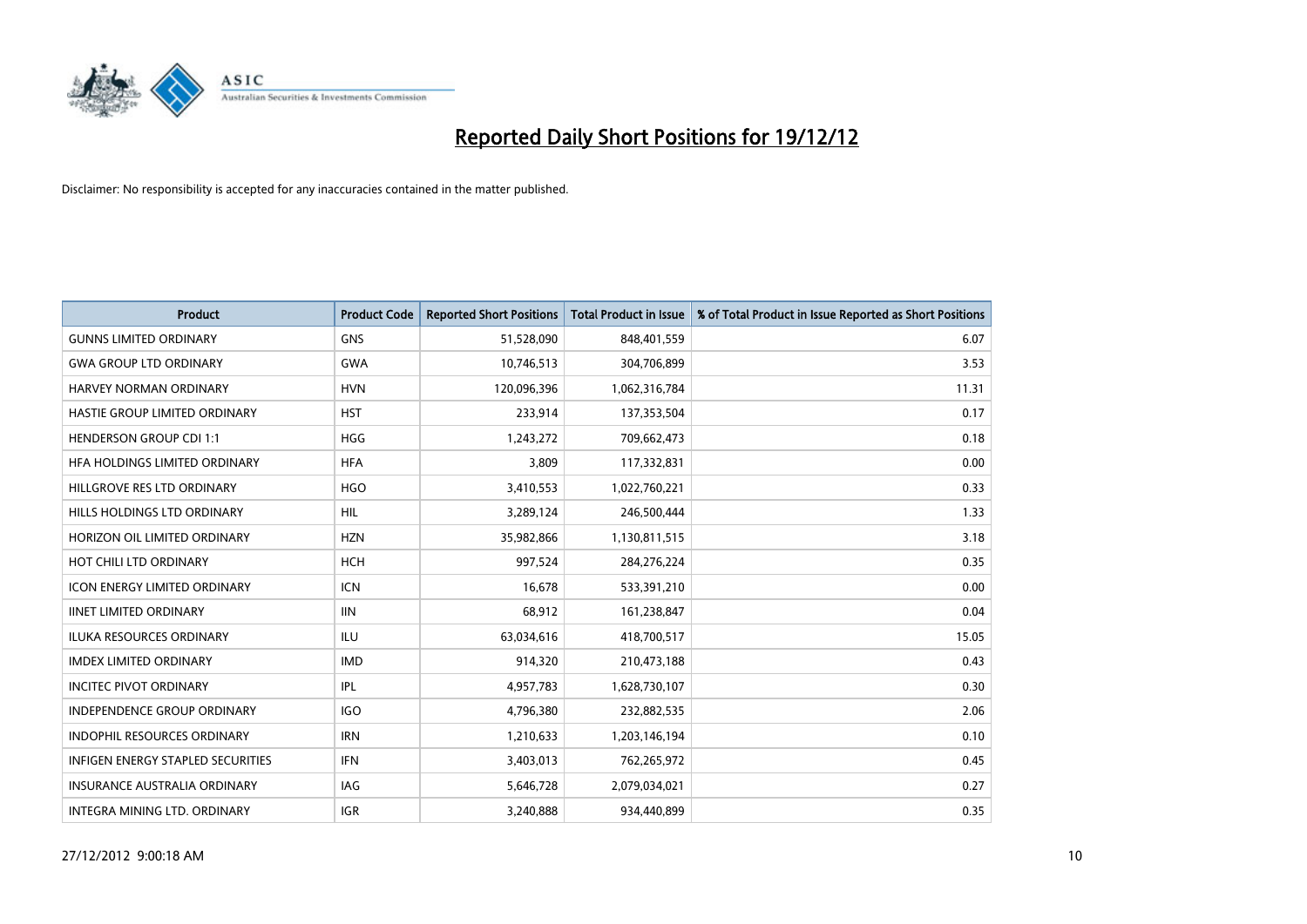

| <b>Product</b>                                  | <b>Product Code</b> | <b>Reported Short Positions</b> | <b>Total Product in Issue</b> | % of Total Product in Issue Reported as Short Positions |
|-------------------------------------------------|---------------------|---------------------------------|-------------------------------|---------------------------------------------------------|
| <b>INTREPID MINES ORDINARY</b>                  | <b>IAU</b>          | 13,625,101                      | 555,352,556                   | 2.45                                                    |
| <b>INVESTA OFFICE FUND STAPLED SECURITIES</b>   | <b>IOF</b>          | 2,825,596                       | 614,047,458                   | 0.46                                                    |
| <b>INVOCARE LIMITED ORDINARY</b>                | <b>IVC</b>          | 3,250,944                       | 110,030,298                   | 2.95                                                    |
| ION LIMITED ORDINARY                            | <b>ION</b>          | 164,453                         | 256,365,105                   | 0.06                                                    |
| <b>IOOF HOLDINGS LTD ORDINARY</b>               | <b>IFL</b>          | 1,287,846                       | 229,794,395                   | 0.56                                                    |
| <b>IRESS LIMITED ORDINARY</b>                   | <b>IRE</b>          | 2,142,187                       | 128,620,231                   | 1.67                                                    |
| <b>IRON ORE HOLDINGS ORDINARY</b>               | <b>IOH</b>          | 39,352                          | 161,174,005                   | 0.02                                                    |
| ISHARES FTSE CHINA25 CDI 1:1                    | <b>IZZ</b>          | 4,898                           | 128,250,000                   | 0.00                                                    |
| ISHARES GLB CONSSTA CDI 1:1                     | X                   | 642                             | 4,750,000                     | 0.01                                                    |
| ISHARES MSCI EM MKTS CDI 1:1                    | <b>IEM</b>          | 16,624                          | 425,700,000                   | 0.00                                                    |
| ISHARES S&P ASIA 50 CDI 1:1                     | <b>IAA</b>          | 7,277                           | 1,700,000                     | 0.43                                                    |
| <b>IVANHOE AUSTRALIA ORDINARY</b>               | <b>IVA</b>          | 1,977,255                       | 712,774,923                   | 0.28                                                    |
| <b>IAMES HARDIE INDUST CHESS DEPOSITARY INT</b> | <b>IHX</b>          | 9,236,736                       | 440,912,727                   | 2.09                                                    |
| <b>JB HI-FI LIMITED ORDINARY</b>                | <b>IBH</b>          | 20,184,887                      | 98,850,643                    | 20.42                                                   |
| <b>JUPITER MINES ORDINARY</b>                   | <b>IMS</b>          | 1,672                           | 2,281,835,383                 | 0.00                                                    |
| <b>KAGARA LTD ORDINARY</b>                      | KZL                 | 3,033,281                       | 798,953,117                   | 0.38                                                    |
| KANGAROO RES LTD ORDINARY                       | <b>KRL</b>          | 191,687                         | 3,434,430,012                 | 0.01                                                    |
| KAROON GAS AUSTRALIA ORDINARY                   | <b>KAR</b>          | 105,035                         | 221,420,769                   | 0.05                                                    |
| KATHMANDU HOLD LTD ORDINARY                     | <b>KMD</b>          | 672,408                         | 200,165,940                   | 0.34                                                    |
| <b>KBL MINING LIMITED ORDINARY</b>              | <b>KBL</b>          | 1,820                           | 293,535,629                   | 0.00                                                    |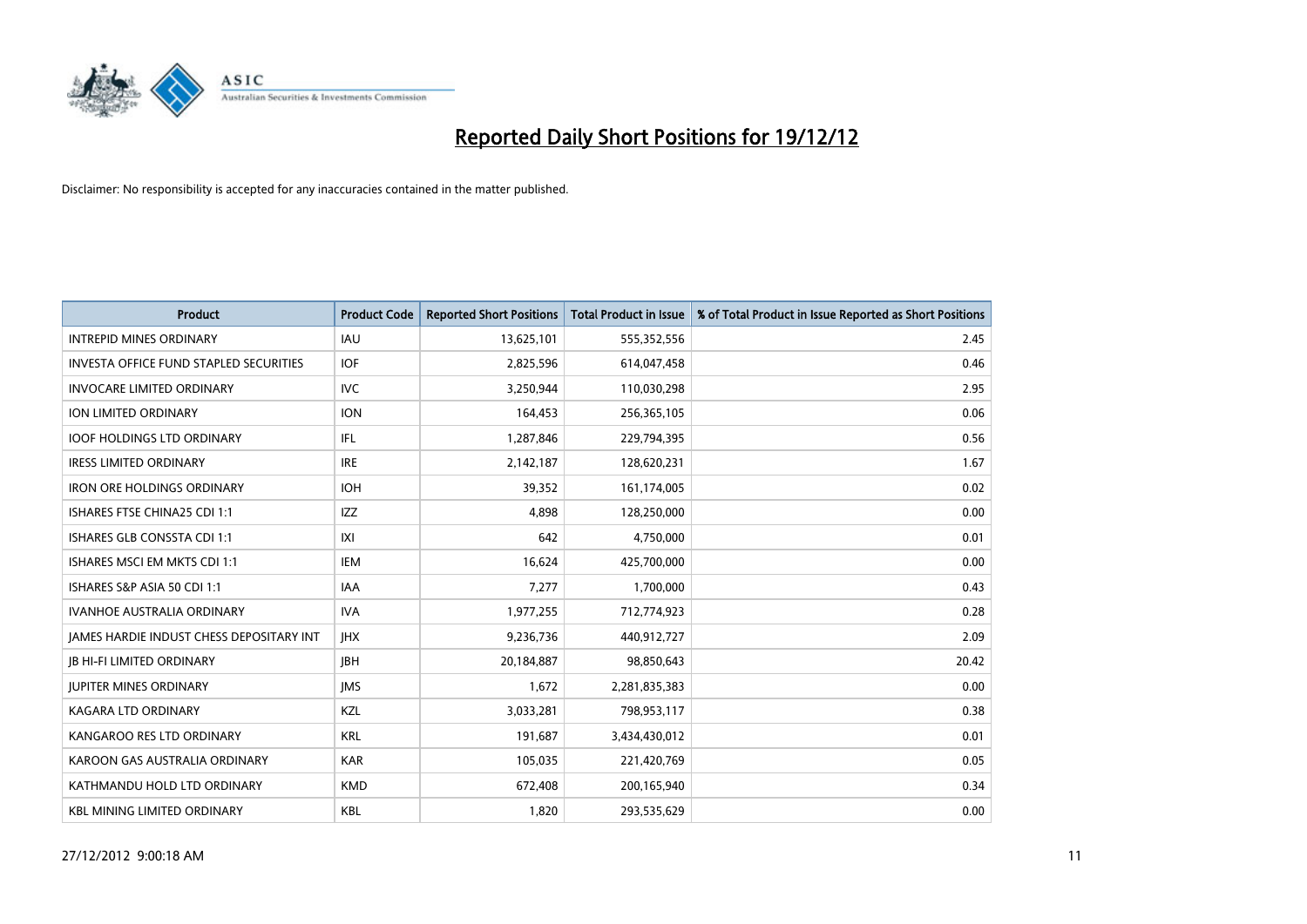

| <b>Product</b>                        | <b>Product Code</b> | <b>Reported Short Positions</b> | <b>Total Product in Issue</b> | % of Total Product in Issue Reported as Short Positions |
|---------------------------------------|---------------------|---------------------------------|-------------------------------|---------------------------------------------------------|
| <b>KENTOR GOLD LIMITED ORDINARY</b>   | KGL                 | 275                             | 140,040,563                   | 0.00                                                    |
| KINGSGATE CONSOLID. ORDINARY          | <b>KCN</b>          | 8,111,551                       | 151,828,173                   | 5.34                                                    |
| KINGSROSE MINING LTD ORDINARY         | <b>KRM</b>          | 23,734                          | 290,261,517                   | 0.01                                                    |
| LEIGHTON HOLDINGS ORDINARY            | LEI                 | 8,412,469                       | 337,164,188                   | 2.50                                                    |
| LEND LEASE GROUP UNIT/ORD STAPLED     | LLC                 | 5,210,231                       | 574,351,883                   | 0.91                                                    |
| LINC ENERGY LTD ORDINARY              | <b>LNC</b>          | 30,656,998                      | 504,487,631                   | 6.08                                                    |
| LIQUEFIED NATURAL ORDINARY            | <b>LNG</b>          | 272,800                         | 267,699,015                   | 0.10                                                    |
| LUIRI GOLD LIMITED 1C US COMMON       | LGM                 | 17,975                          | 197,431,905                   | 0.01                                                    |
| LYCOPODIUM LIMITED ORDINARY           | LYL                 | 602                             | 38,755,103                    | 0.00                                                    |
| LYNAS CORPORATION ORDINARY            | <b>LYC</b>          | 132,572,467                     | 1,916,159,363                 | 6.92                                                    |
| M2 TELECOMMUNICATION ORDINARY         | <b>MTU</b>          | 6,593,639                       | 157,976,251                   | 4.17                                                    |
| <b>MACA LIMITED ORDINARY</b>          | <b>MLD</b>          | 891,796                         | 150,000,000                   | 0.59                                                    |
| MACMAHON HOLDINGS ORDINARY            | MAH                 | 26,014,985                      | 757,017,561                   | 3.44                                                    |
| MACQ ATLAS ROADS GRP ORDINARY STAPLED | <b>MOA</b>          | 4,691,644                       | 478,531,436                   | 0.98                                                    |
| MACQUARIE GROUP LTD ORDINARY          | <b>MOG</b>          | 7,020,370                       | 339,178,329                   | 2.07                                                    |
| MARENGO MINING ORDINARY               | <b>MGO</b>          | 26,950                          | 1,137,870,521                 | 0.00                                                    |
| MATRIX C & E LTD ORDINARY             | <b>MCE</b>          | 3,927,116                       | 94,555,428                    | 4.15                                                    |
| MAVERICK DRILLING ORDINARY            | <b>MAD</b>          | 8,007,523                       | 452,726,751                   | 1.77                                                    |
| MAYNE PHARMA LTD ORDINARY             | <b>MYX</b>          | 581,750                         | 481,560,463                   | 0.12                                                    |
| MCMILLAN SHAKESPEARE ORDINARY         | <b>MMS</b>          | 701,660                         | 74,523,965                    | 0.94                                                    |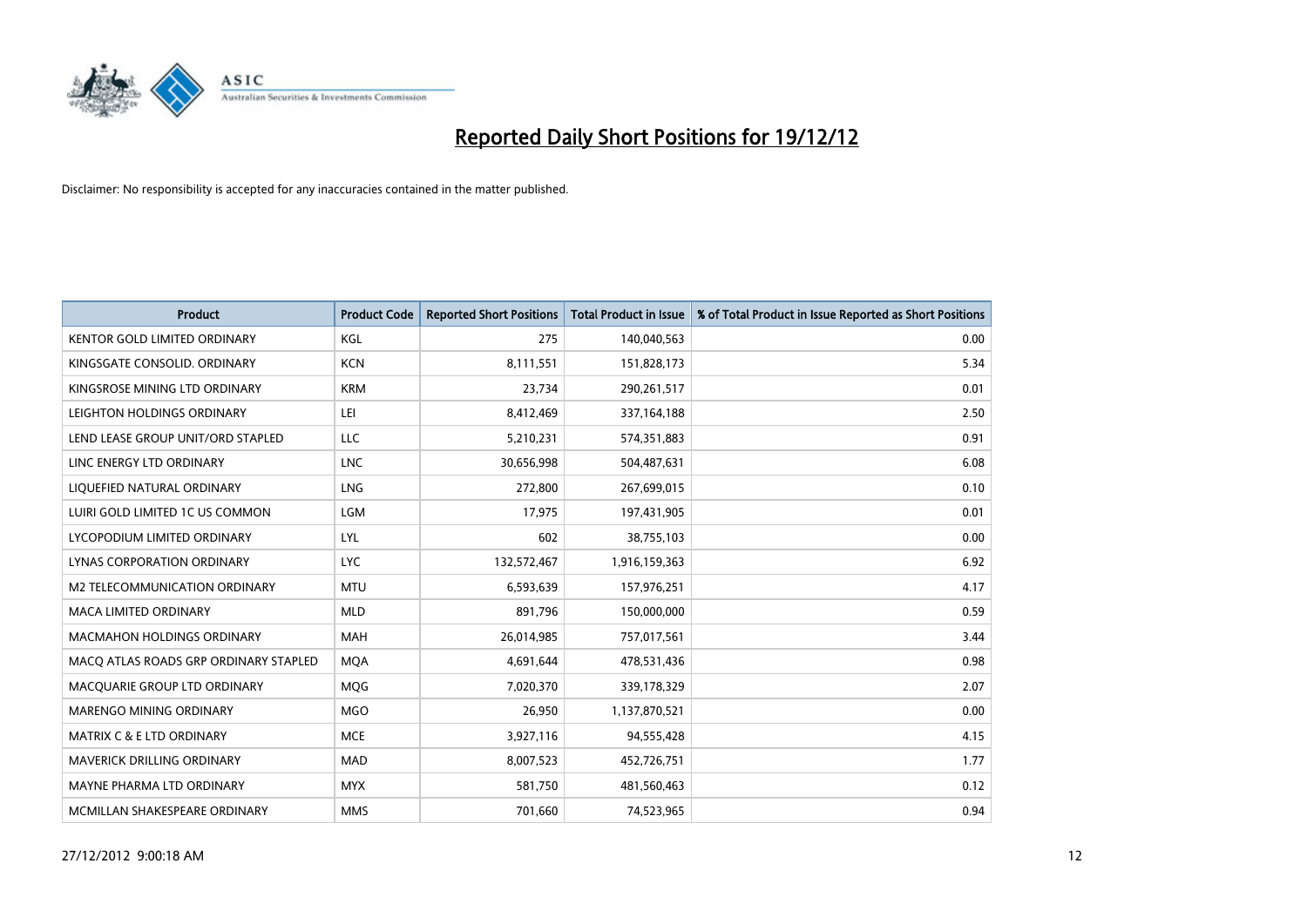

| <b>Product</b>                  | <b>Product Code</b> | <b>Reported Short Positions</b> | <b>Total Product in Issue</b> | % of Total Product in Issue Reported as Short Positions |
|---------------------------------|---------------------|---------------------------------|-------------------------------|---------------------------------------------------------|
| MEDUSA MINING LTD ORDINARY      | <b>MML</b>          | 3,197,899                       | 188,903,911                   | 1.69                                                    |
| MELBOURNE IT LIMITED ORDINARY   | <b>MLB</b>          | 492,222                         | 82,451,363                    | 0.60                                                    |
| MEO AUSTRALIA LTD ORDINARY      | <b>MEO</b>          | 11,213                          | 627,264,587                   | 0.00                                                    |
| MERMAID MARINE ORDINARY         | <b>MRM</b>          | 1,148,511                       | 223,694,865                   | 0.51                                                    |
| MESOBLAST LIMITED ORDINARY      | <b>MSB</b>          | 8,254,181                       | 287,132,832                   | 2.87                                                    |
| METALS X LIMITED ORDINARY       | <b>MLX</b>          | 4,702,150                       | 1,651,766,110                 | 0.28                                                    |
| METCASH LIMITED ORDINARY        | <b>MTS</b>          | 90,253,595                      | 880,704,786                   | 10.25                                                   |
| METGASCO LIMITED ORDINARY       | <b>MEL</b>          | 220                             | 445,158,802                   | 0.00                                                    |
| METMINCO LIMITED ORDINARY       | <b>MNC</b>          | 63,869                          | 1,749,543,023                 | 0.00                                                    |
| MICLYN EXP OFFSHR ORDINARY      | <b>MIO</b>          | 148,078                         | 278,639,188                   | 0.05                                                    |
| MILTON CORPORATION ORDINARY     | <b>MLT</b>          | 12,800                          | 121,625,655                   | 0.01                                                    |
| MINCOR RESOURCES NL ORDINARY    | <b>MCR</b>          | 2,268,193                       | 188,208,274                   | 1.21                                                    |
| MINERAL DEPOSITS ORDINARY       | <b>MDL</b>          | 376,547                         | 83,538,786                    | 0.45                                                    |
| MINERAL RESOURCES, ORDINARY     | <b>MIN</b>          | 4,259,020                       | 185,333,269                   | 2.30                                                    |
| MIRABELA NICKEL LTD ORDINARY    | <b>MBN</b>          | 8,188,669                       | 876,582,736                   | 0.93                                                    |
| MIRVAC GROUP STAPLED SECURITIES | <b>MGR</b>          | 4,946,054                       | 3,425,587,451                 | 0.14                                                    |
| MOLOPO ENERGY LTD ORDINARY      | <b>MPO</b>          | 675,957                         | 245,849,711                   | 0.27                                                    |
| MONADELPHOUS GROUP ORDINARY     | <b>MND</b>          | 6,287,787                       | 90,663,543                    | 6.94                                                    |
| MORTGAGE CHOICE LTD ORDINARY    | MOC                 | 2,413,806                       | 123,431,282                   | 1.96                                                    |
| MOUNT GIBSON IRON ORDINARY      | <b>MGX</b>          | 5,337,154                       | 1,090,584,232                 | 0.49                                                    |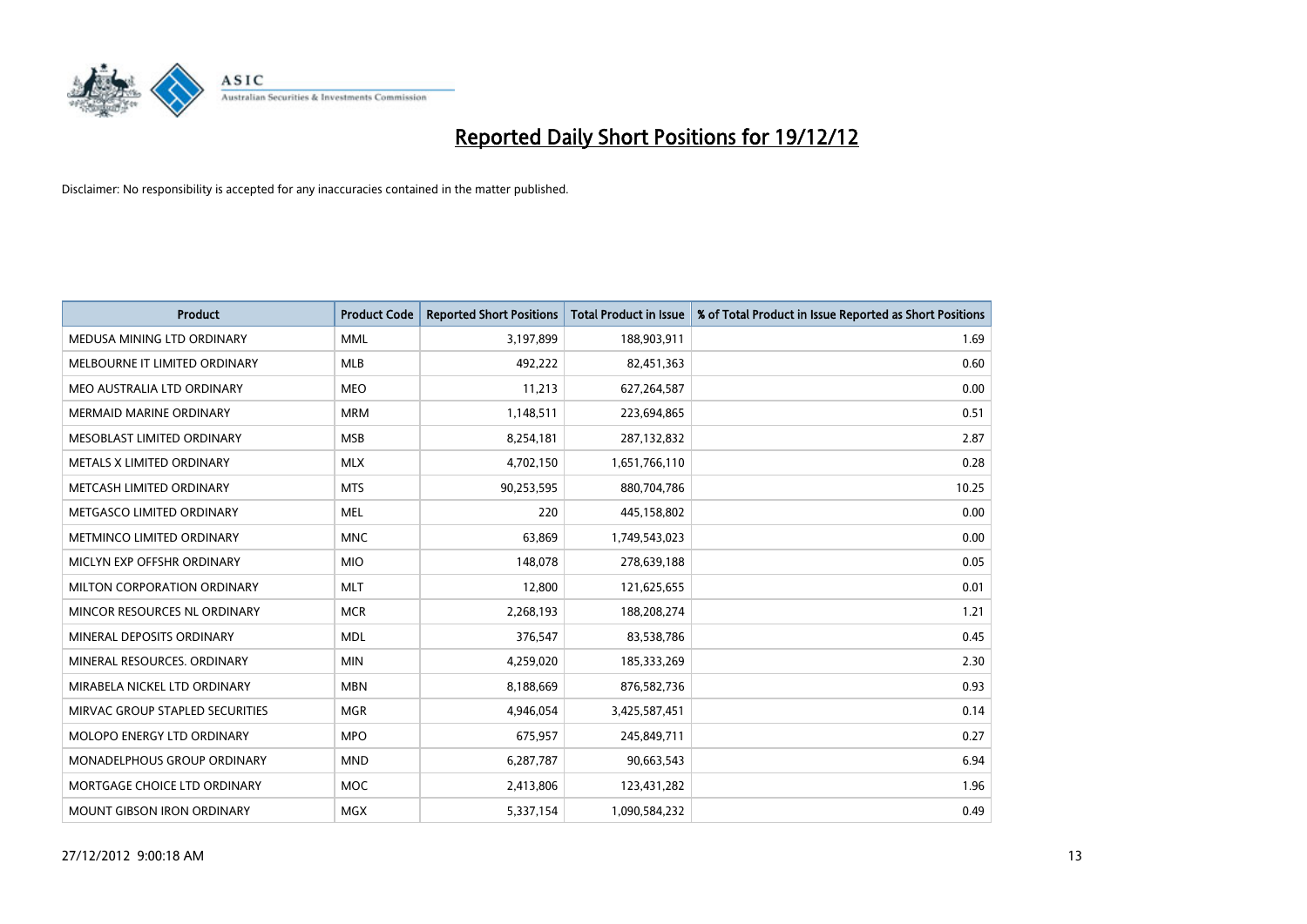

| <b>Product</b>                | <b>Product Code</b> | <b>Reported Short Positions</b> | <b>Total Product in Issue</b> | % of Total Product in Issue Reported as Short Positions |
|-------------------------------|---------------------|---------------------------------|-------------------------------|---------------------------------------------------------|
| <b>MULTIPLEX SITES SITES</b>  | <b>MXUPA</b>        | 554                             | 4,500,000                     | 0.01                                                    |
| MURCHISON METALS LTD ORDINARY | <b>MMX</b>          | 6,139,215                       | 450,427,346                   | 1.36                                                    |
| MYER HOLDINGS LTD ORDINARY    | <b>MYR</b>          | 83,444,911                      | 583,384,551                   | 14.30                                                   |
| MYSTATE LIMITED ORDINARY      | <b>MYS</b>          | 19,725                          | 87,117,374                    | 0.02                                                    |
| NATIONAL AUST, BANK ORDINARY  | <b>NAB</b>          | 9,517,454                       | 2,322,079,163                 | 0.41                                                    |
| NAVITAS LIMITED ORDINARY      | <b>NVT</b>          | 9,259,793                       | 375,367,918                   | 2.47                                                    |
| NEON ENERGY LIMITED ORDINARY  | <b>NEN</b>          | 3,387,565                       | 549,582,936                   | 0.62                                                    |
| NEPTUNE MARINE ORDINARY       | <b>NMS</b>          | 60                              | 1,843,891,566                 | 0.00                                                    |
| NEW HOPE CORPORATION ORDINARY | <b>NHC</b>          | 2,453,370                       | 830,563,352                   | 0.30                                                    |
| NEWCREST MINING ORDINARY      | <b>NCM</b>          | 1,551,750                       | 765,906,839                   | 0.20                                                    |
| NEWS CORP A NON-VOTING CDI    | <b>NWSLV</b>        | 2,619,698                       | 1,536,753,909                 | 0.17                                                    |
| NEWS CORP B VOTING CDI        | <b>NWS</b>          | 1,833,993                       | 798,520,953                   | 0.23                                                    |
| NEWSAT LIMITED ORDINARY       | <b>NWT</b>          | 58,617                          | 233,052,157                   | 0.03                                                    |
| NEXTDC LIMITED ORDINARY       | <b>NXT</b>          | 3,597,849                       | 172,602,288                   | 2.08                                                    |
| NEXUS ENERGY LIMITED ORDINARY | <b>NXS</b>          | 5,119,094                       | 1,329,821,159                 | 0.38                                                    |
| NIDO PETROLEUM ORDINARY       | <b>NDO</b>          | 105,313                         | 1,599,454,290                 | 0.01                                                    |
| NOBLE MINERAL RES ORDINARY    | <b>NMG</b>          | 3,768,879                       | 663,272,952                   | 0.57                                                    |
| NORFOLK GROUP ORDINARY        | <b>NFK</b>          | 50                              | 158,890,730                   | 0.00                                                    |
| NORTHERN IRON LTD ORDINARY    | <b>NFE</b>          | 3,309,020                       | 484,405,314                   | 0.68                                                    |
| NORTHERN STAR ORDINARY        | <b>NST</b>          | 3,810,269                       | 424,218,168                   | 0.90                                                    |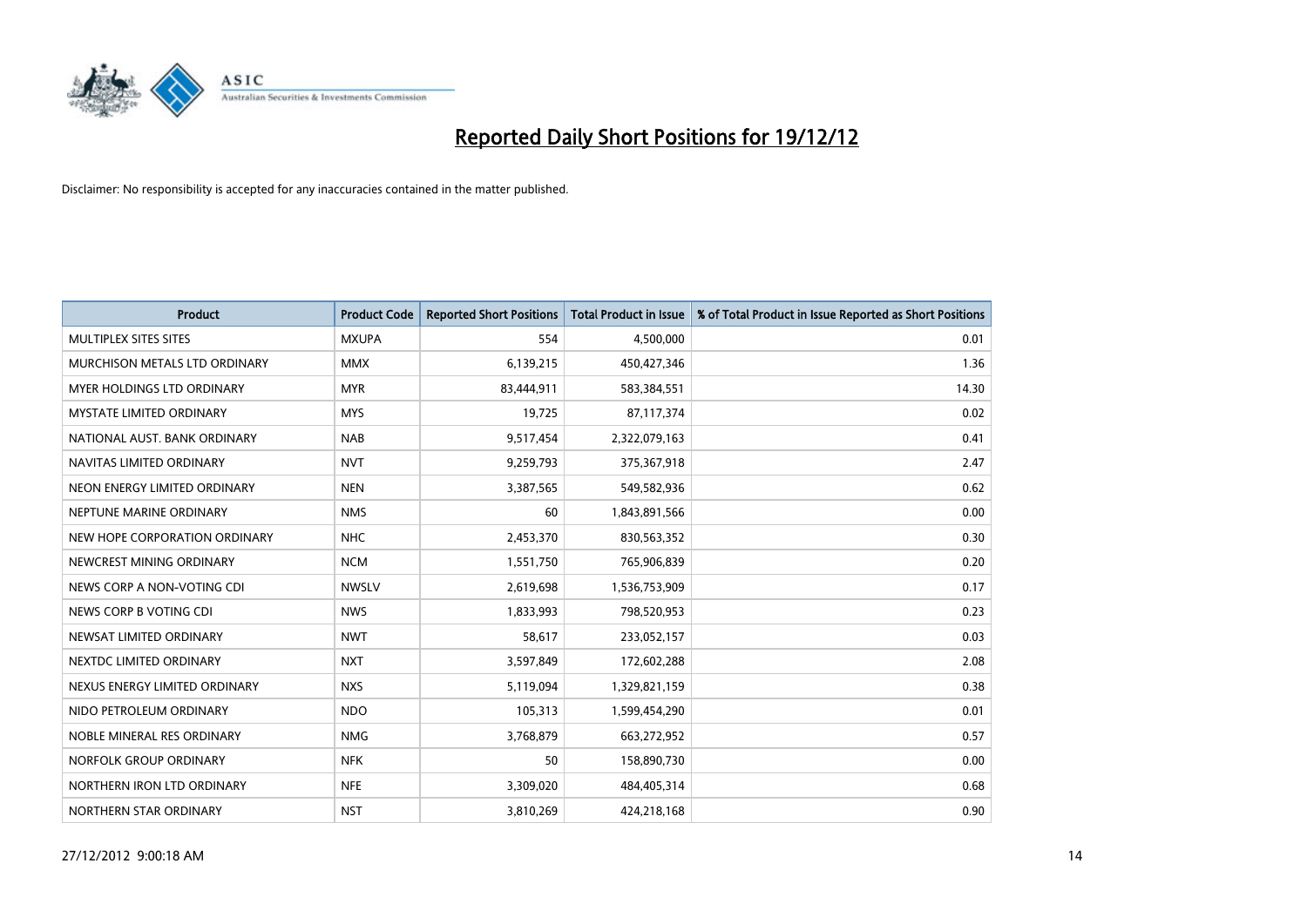

| <b>Product</b>                        | <b>Product Code</b> | <b>Reported Short Positions</b> | <b>Total Product in Issue</b> | % of Total Product in Issue Reported as Short Positions |
|---------------------------------------|---------------------|---------------------------------|-------------------------------|---------------------------------------------------------|
| NRW HOLDINGS LIMITED ORDINARY         | <b>NWH</b>          | 2,849,223                       | 278,888,011                   | 1.02                                                    |
| NUFARM LIMITED ORDINARY               | <b>NUF</b>          | 6,034,358                       | 262,721,422                   | 2.30                                                    |
| OCEANAGOLD CORP. CHESS DEPOSITARY INT | <b>OGC</b>          | 2,141,748                       | 263,278,752                   | 0.81                                                    |
| OIL SEARCH LTD ORDINARY               | OSH                 | 2,226,879                       | 1,334,756,742                 | 0.17                                                    |
| OM HOLDINGS LIMITED ORDINARY          | OMH                 | 4,002,133                       | 673,423,337                   | 0.59                                                    |
| ORICA LIMITED ORDINARY                | ORI                 | 3,022,941                       | 366,686,516                   | 0.82                                                    |
| ORIGIN ENERGY ORDINARY                | <b>ORG</b>          | 17,081,636                      | 1,093,867,077                 | 1.56                                                    |
| OROCOBRE LIMITED ORDINARY             | <b>ORE</b>          | 76.453                          | 117,745,140                   | 0.06                                                    |
| OROTONGROUP LIMITED ORDINARY          | ORL                 | 59,881                          | 40,880,902                    | 0.15                                                    |
| ORPHEUS ENERGY LTD ORDINARY           | <b>OEG</b>          | 67,200                          | 130,475,919                   | 0.05                                                    |
| OZ MINERALS ORDINARY                  | OZL                 | 5,383,994                       | 303,470,022                   | 1.77                                                    |
| PACIFIC BRANDS ORDINARY               | <b>PBG</b>          | 8,037,757                       | 912,915,695                   | 0.88                                                    |
| PALADIN ENERGY LTD ORDINARY           | <b>PDN</b>          | 84,785,763                      | 836,825,651                   | 10.13                                                   |
| PANAUST LIMITED ORDINARY              | <b>PNA</b>          | 4,177,674                       | 605,962,322                   | 0.69                                                    |
| PANCONTINENTAL OIL ORDINARY           | <b>PCL</b>          | 207,361                         | 1,150,994,096                 | 0.02                                                    |
| PANORAMIC RESOURCES ORDINARY          | PAN                 | 1,901,873                       | 256,058,555                   | 0.74                                                    |
| PAPERLINX LIMITED ORDINARY            | <b>PPX</b>          | 668,231                         | 609,280,761                   | 0.11                                                    |
| PAPILLON RES LTD ORDINARY             | PIR                 | 3,402,285                       | 268,269,982                   | 1.27                                                    |
| PATTIES FOODS LTD ORDINARY            | PFL                 | 100,000                         | 139,065,639                   | 0.07                                                    |
| PEET LIMITED ORDINARY                 | <b>PPC</b>          | 4,061,904                       | 321,013,141                   | 1.27                                                    |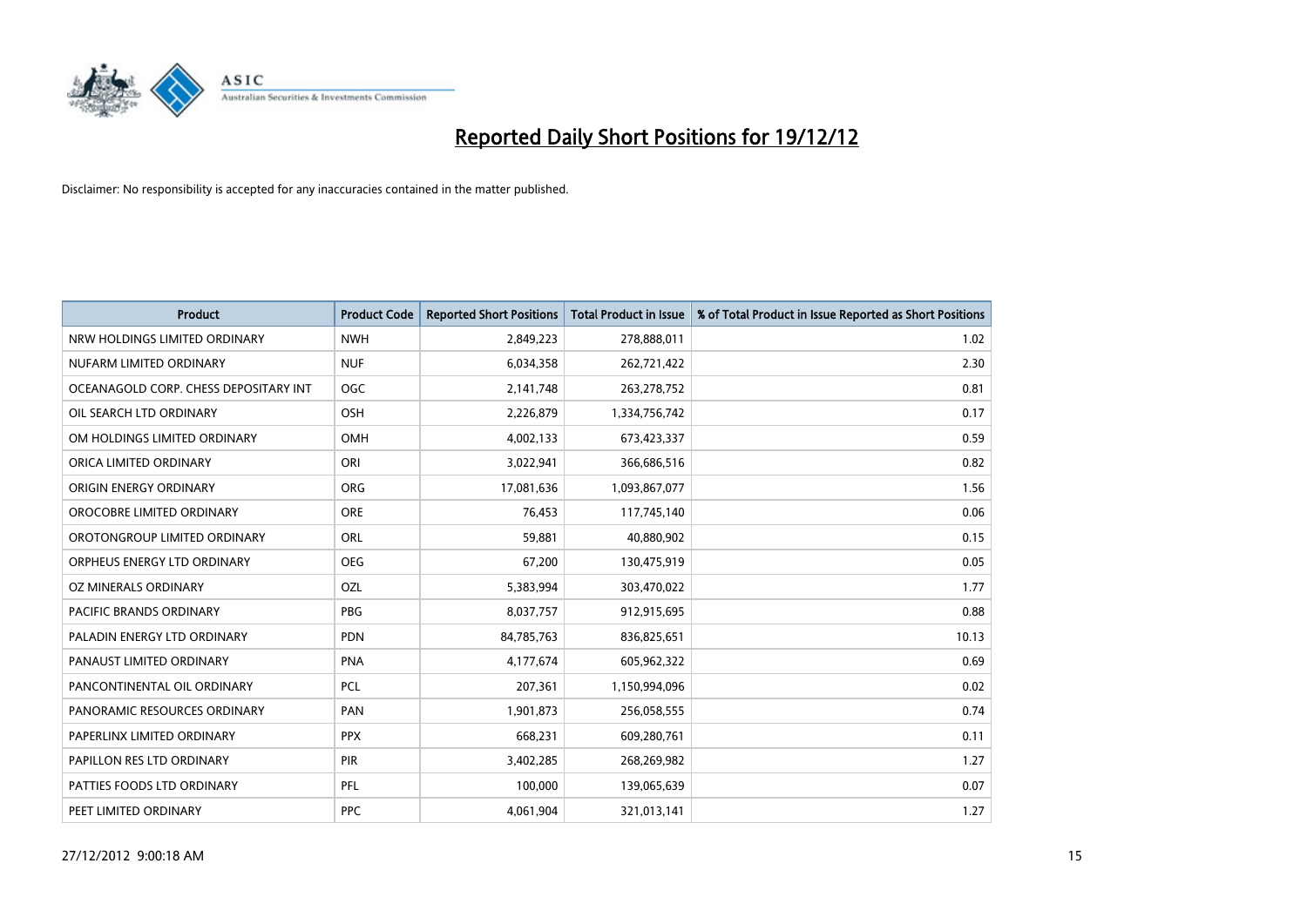

| <b>Product</b>                 | <b>Product Code</b> | <b>Reported Short Positions</b> | <b>Total Product in Issue</b> | % of Total Product in Issue Reported as Short Positions |
|--------------------------------|---------------------|---------------------------------|-------------------------------|---------------------------------------------------------|
| PERILYA LIMITED ORDINARY       | PEM                 | 514                             | 769,316,426                   | 0.00                                                    |
| PERPETUAL LIMITED ORDINARY     | PPT                 | 2,126,752                       | 41,980,678                    | 5.07                                                    |
| PERSEUS MINING LTD ORDINARY    | PRU                 | 12,696,763                      | 457,962,088                   | 2.77                                                    |
| PHARMAXIS LTD ORDINARY         | <b>PXS</b>          | 7,260,739                       | 308,543,389                   | 2.35                                                    |
| PLATINUM ASSET ORDINARY        | <b>PTM</b>          | 13,364,810                      | 561,347,878                   | 2.38                                                    |
| PLATINUM AUSTRALIA ORDINARY    | <b>PLA</b>          | 836,127                         | 504,968,043                   | 0.17                                                    |
| PMI GOLD CORP CDI 1:1          | <b>PVM</b>          | 96,483                          | 122,535,143                   | 0.08                                                    |
| PMP LIMITED ORDINARY           | <b>PMP</b>          | 206,072                         | 323,781,124                   | 0.06                                                    |
| PRANA BIOTECHNOLOGY ORDINARY   | PBT                 | 78,000                          | 340,689,928                   | 0.02                                                    |
| PREMIER INVESTMENTS ORDINARY   | <b>PMV</b>          | 1,000,780                       | 155,260,478                   | 0.64                                                    |
| PRIMA BIOMED LTD ORDINARY      | PRR                 | 6,288,810                       | 1,066,063,388                 | 0.59                                                    |
| PRIMARY HEALTH CARE ORDINARY   | <b>PRY</b>          | 27,732,224                      | 502,983,554                   | 5.51                                                    |
| PRIME MEDIA GRP LTD ORDINARY   | PRT                 | 71,909                          | 366,330,303                   | 0.02                                                    |
| PRIMEAG AUSTRALIA ORDINARY     | PAG                 | 42,726                          | 266,394,444                   | 0.02                                                    |
| PROGRAMMED ORDINARY            | <b>PRG</b>          | 220,000                         | 118,177,001                   | 0.19                                                    |
| <b>PSIVIDA CORP CDI 1:1</b>    | <b>PVA</b>          | 50,000                          | 8,941,306                     | 0.56                                                    |
| PURA VIDA ENERGY NL ORDINARY   | <b>PVD</b>          | 157,040                         | 59,769,584                    | 0.26                                                    |
| <b>QANTAS AIRWAYS ORDINARY</b> | QAN                 | 13,818,640                      | 2,265,123,620                 | 0.61                                                    |
| OBE INSURANCE GROUP ORDINARY   | <b>OBE</b>          | 57,074,083                      | 1,196,747,582                 | 4.77                                                    |
| ORXPHARMA LTD ORDINARY         | <b>QRX</b>          | 130,762                         | 144,577,206                   | 0.09                                                    |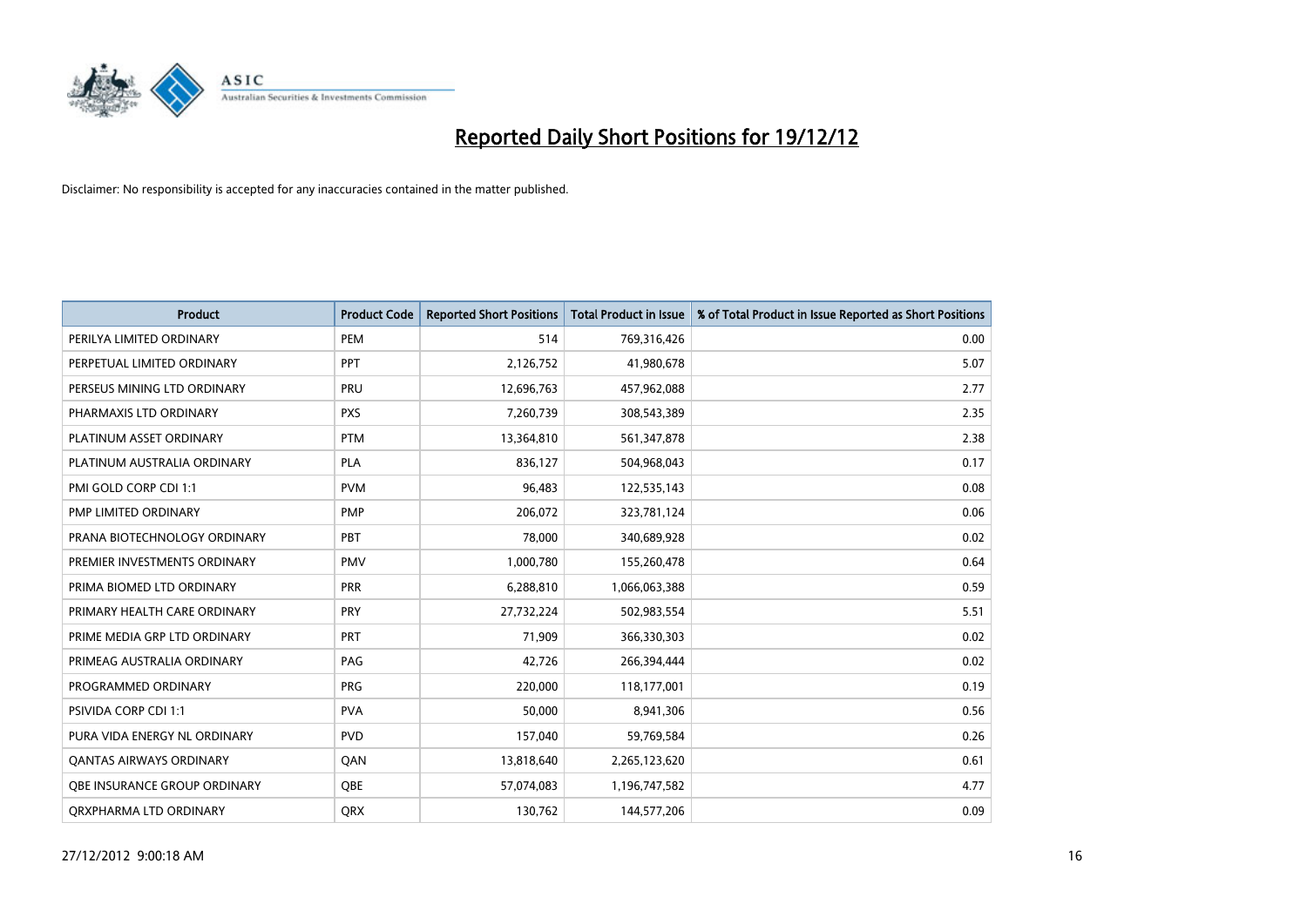

| <b>Product</b>                      | <b>Product Code</b> | <b>Reported Short Positions</b> | <b>Total Product in Issue</b> | % of Total Product in Issue Reported as Short Positions |
|-------------------------------------|---------------------|---------------------------------|-------------------------------|---------------------------------------------------------|
| <b>OUBE HOLDINGS LTD ORDINARY</b>   | <b>QUB</b>          | 10,997,256                      | 926,489,845                   | 1.19                                                    |
| RAMELIUS RESOURCES ORDINARY         | <b>RMS</b>          | 5,051,268                       | 337,296,949                   | 1.50                                                    |
| RAMSAY HEALTH CARE ORDINARY         | <b>RHC</b>          | 2,449,965                       | 202,081,252                   | 1.21                                                    |
| <b>RCR TOMLINSON ORDINARY</b>       | <b>RCR</b>          | 170,439                         | 132,431,265                   | 0.13                                                    |
| <b>REA GROUP ORDINARY</b>           | <b>REA</b>          | 95,367                          | 131,714,699                   | 0.07                                                    |
| <b>RECKON LIMITED ORDINARY</b>      | <b>RKN</b>          | 451,000                         | 129,488,015                   | 0.35                                                    |
| RED 5 LIMITED ORDINARY              | <b>RED</b>          | 1,535,349                       | 135,488,008                   | 1.13                                                    |
| <b>RED FORK ENERGY ORDINARY</b>     | <b>RFE</b>          | 2,444,307                       | 384,951,719                   | 0.63                                                    |
| REDBANK ENERGY LTD ORDINARY         | AEJ                 | 13                              | 786,287                       | 0.00                                                    |
| <b>REDFLEX HOLDINGS ORDINARY</b>    | <b>RDF</b>          | 3,465                           | 110,762,310                   | 0.00                                                    |
| REECE AUSTRALIA LTD. ORDINARY       | <b>REH</b>          | 10,500                          | 99,600,000                    | 0.01                                                    |
| REGIS RESOURCES ORDINARY            | <b>RRL</b>          | 1,487,528                       | 473,943,160                   | 0.31                                                    |
| RESMED INC CDI 10:1                 | <b>RMD</b>          | 2,180,974                       | 1,556,242,300                 | 0.14                                                    |
| <b>RESOLUTE MINING ORDINARY</b>     | <b>RSG</b>          | 2,358,902                       | 642,996,890                   | 0.37                                                    |
| <b>RESOURCE GENERATION ORDINARY</b> | <b>RES</b>          | 173                             | 263,345,652                   | 0.00                                                    |
| RETAIL FOOD GROUP ORDINARY          | <b>RFG</b>          | 155,136                         | 127,696,060                   | 0.12                                                    |
| REVERSE CORP LIMITED ORDINARY       | <b>REF</b>          | 100                             | 92,382,175                    | 0.00                                                    |
| REX MINERALS LIMITED ORDINARY       | <b>RXM</b>          | 2,082,424                       | 188,907,284                   | 1.10                                                    |
| RHG LIMITED ORDINARY                | <b>RHG</b>          | 294,556                         | 308,483,177                   | 0.10                                                    |
| RIALTO ENERGY ORDINARY              | <b>RIA</b>          | 41                              | 672,259,992                   | 0.00                                                    |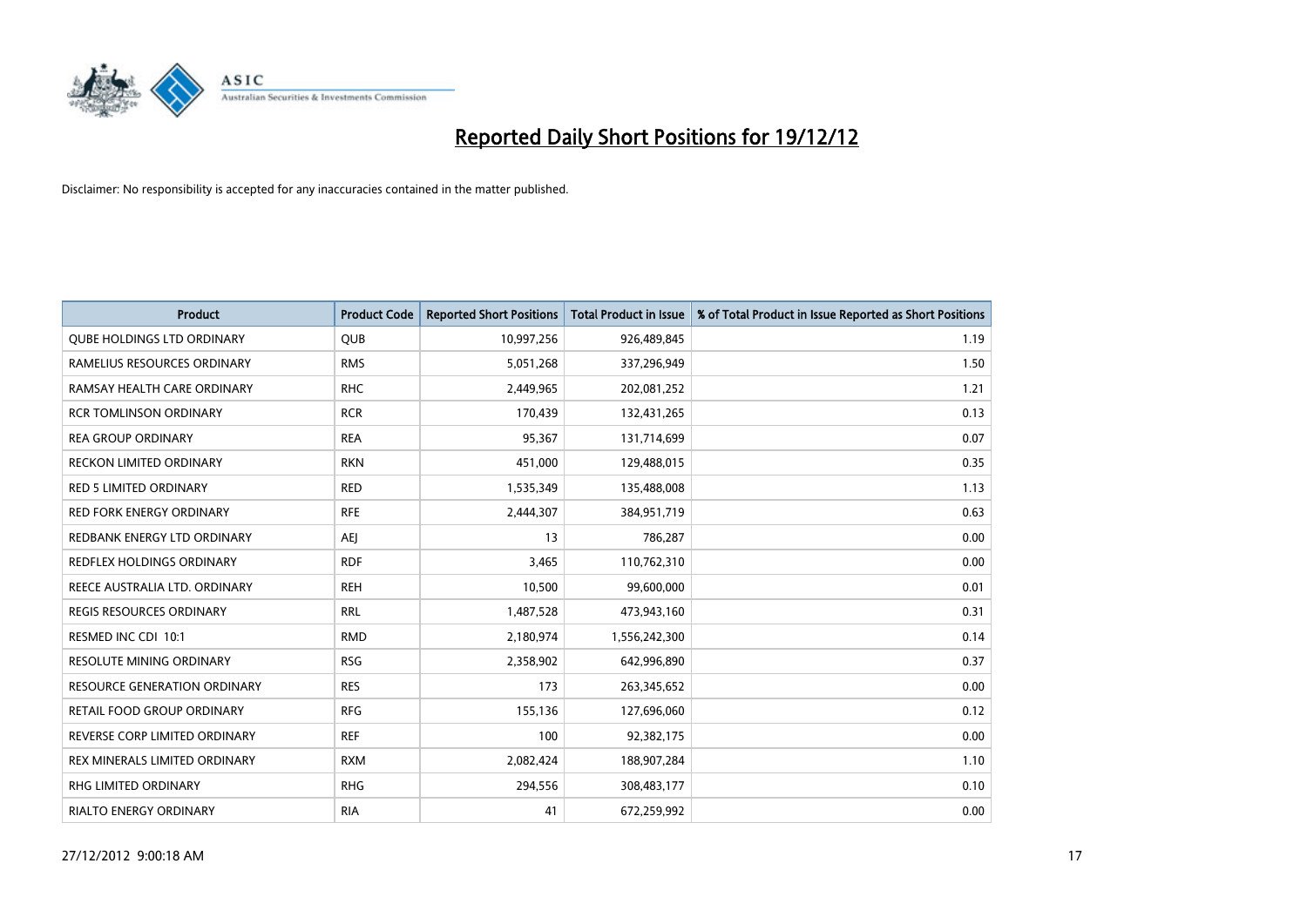

| <b>Product</b>                        | <b>Product Code</b> | <b>Reported Short Positions</b> | <b>Total Product in Issue</b> | % of Total Product in Issue Reported as Short Positions |
|---------------------------------------|---------------------|---------------------------------|-------------------------------|---------------------------------------------------------|
| RIO TINTO LIMITED ORDINARY            | <b>RIO</b>          | 9,689,708                       | 435,758,720                   | 2.22                                                    |
| ROC OIL COMPANY ORDINARY              | <b>ROC</b>          | 1,268,298                       | 683,235,552                   | 0.19                                                    |
| <b>RURALCO HOLDINGS ORDINARY</b>      | <b>RHL</b>          | 12,000                          | 55,019,284                    | 0.02                                                    |
| SAI GLOBAL LIMITED ORDINARY           | SAI                 | 5,519,379                       | 206,817,132                   | 2.67                                                    |
| SALMAT LIMITED ORDINARY               | <b>SLM</b>          | 488,189                         | 159,812,799                   | 0.31                                                    |
| SAMSON OIL & GAS LTD ORDINARY         | <b>SSN</b>          | 6,774,784                       | 1,865,384,154                 | 0.36                                                    |
| SANDFIRE RESOURCES ORDINARY           | <b>SFR</b>          | 1,805,398                       | 152,724,301                   | 1.18                                                    |
| <b>SANTOS LTD ORDINARY</b>            | <b>STO</b>          | 3,563,821                       | 958,863,227                   | 0.37                                                    |
| SARACEN MINERAL ORDINARY              | SAR                 | 6,511,028                       | 595,035,606                   | 1.09                                                    |
| SCA PROPERTY GROUP STAPLED SECURITIES | SCP                 | 105,164                         | 585,455,114                   | 0.02                                                    |
| SEDGMAN LIMITED ORDINARY              | <b>SDM</b>          | 445,663                         | 217,623,797                   | 0.20                                                    |
| SEEK LIMITED ORDINARY                 | <b>SEK</b>          | 13,563,743                      | 337,101,307                   | 4.02                                                    |
| SENEX ENERGY LIMITED ORDINARY         | <b>SXY</b>          | 2,241,401                       | 1,140,194,837                 | 0.20                                                    |
| SERVCORP LIMITED ORDINARY             | SRV                 | 94                              | 98,432,275                    | 0.00                                                    |
| SERVICE STREAM ORDINARY               | SSM                 | 5,018                           | 283,418,867                   | 0.00                                                    |
| SEVEN GROUP HOLDINGS ORDINARY         | <b>SVW</b>          | 3,108,905                       | 307,410,281                   | 1.01                                                    |
| SEVEN WEST MEDIA LTD ORDINARY         | <b>SWM</b>          | 22,863,900                      | 999,160,872                   | 2.29                                                    |
| SIGMA PHARMACEUTICAL ORDINARY         | <b>SIP</b>          | 7,121,804                       | 1,173,298,140                 | 0.61                                                    |
| SILEX SYSTEMS ORDINARY                | <b>SLX</b>          | 896,028                         | 170,232,464                   | 0.53                                                    |
| SILVER LAKE RESOURCE ORDINARY         | <b>SLR</b>          | 20,951,812                      | 225,493,476                   | 9.29                                                    |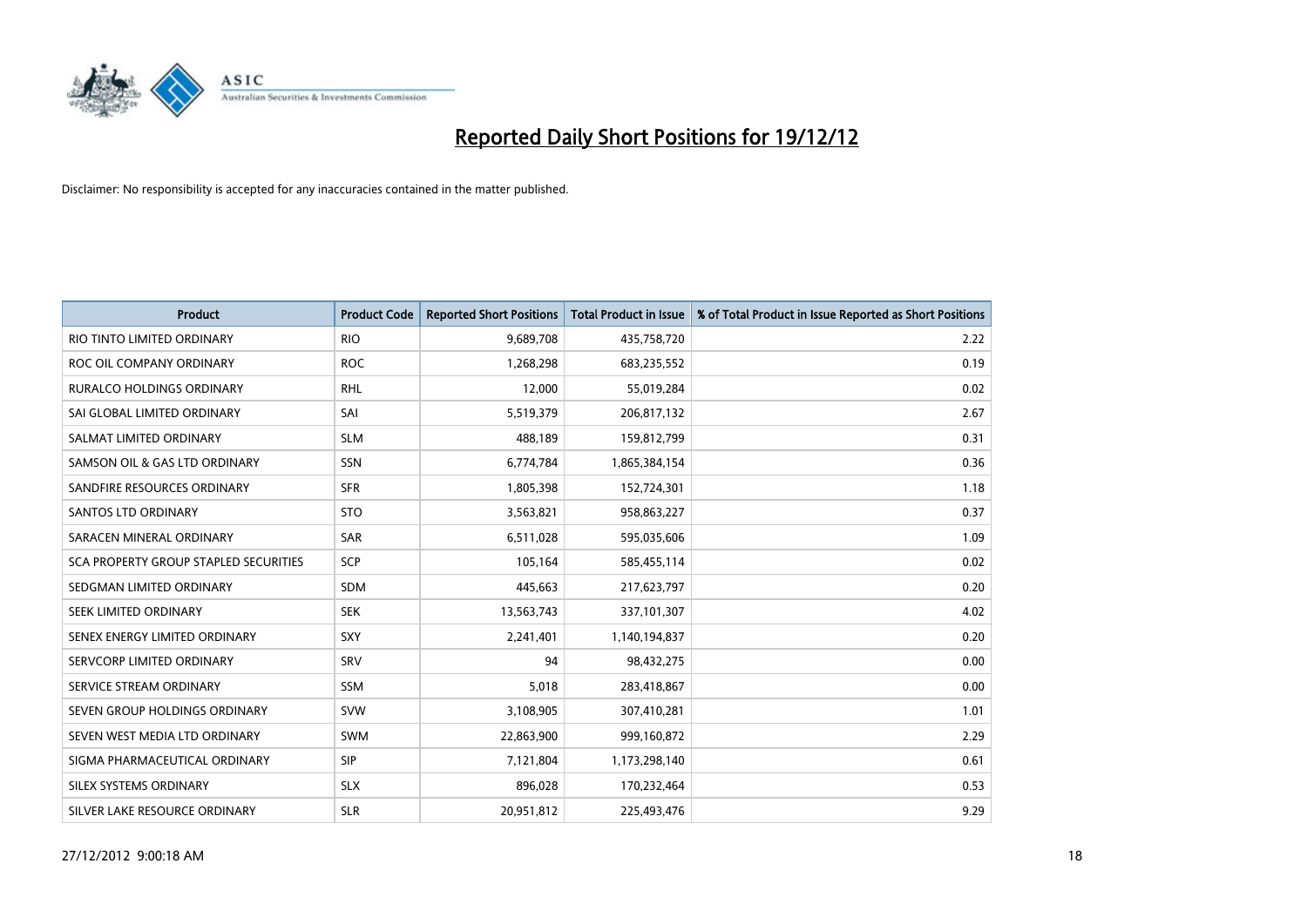

| <b>Product</b>                           | <b>Product Code</b> | <b>Reported Short Positions</b> | <b>Total Product in Issue</b> | % of Total Product in Issue Reported as Short Positions |
|------------------------------------------|---------------------|---------------------------------|-------------------------------|---------------------------------------------------------|
| SIMS METAL MGMT LTD ORDINARY             | SGM                 | 7,258,462                       | 204,296,106                   | 3.55                                                    |
| SINGAPORE TELECOMM. CHESS DEPOSITARY INT | <b>SGT</b>          | 3,605,880                       | 138,645,546                   | 2.60                                                    |
| SIRIUS RESOURCES NL ORDINARY             | <b>SIR</b>          | 71,000                          | 193,477,086                   | 0.04                                                    |
| SIRTEX MEDICAL ORDINARY                  | <b>SRX</b>          | 30,000                          | 55,768,136                    | 0.05                                                    |
| SKILLED GROUP LTD ORDINARY               | <b>SKE</b>          | 6,004,593                       | 233,487,276                   | 2.57                                                    |
| SKYCITY ENT GRP LTD ORDINARY             | <b>SKC</b>          | 86,919                          | 576,958,340                   | 0.02                                                    |
| <b>SLATER &amp; GORDON ORDINARY</b>      | <b>SGH</b>          | 30,438                          | 170,537,215                   | 0.02                                                    |
| SMS MANAGEMENT. ORDINARY                 | <b>SMX</b>          | 988,091                         | 69,378,477                    | 1.42                                                    |
| SONIC HEALTHCARE ORDINARY                | <b>SHL</b>          | 5,279,942                       | 395,653,681                   | 1.33                                                    |
| SOUL PATTINSON (W.H) ORDINARY            | SOL                 | 42,645                          | 239,395,320                   | 0.02                                                    |
| SOUTH BOULDER MINES ORDINARY             | <b>STB</b>          | 116,195                         | 127,952,826                   | 0.09                                                    |
| SP AUSNET STAPLED SECURITIES             | <b>SPN</b>          | 7,981,450                       | 3,339,620,165                 | 0.24                                                    |
| SPARK INFRASTRUCTURE STAPLED NOTE & UNIT | SKI                 | 34, 347, 267                    | 1,326,734,264                 | 2.59                                                    |
| SPDR 200 FUND ETF UNITS                  | <b>STW</b>          | 13,546                          | 47,859,567                    | 0.03                                                    |
| SPECIALTY FASHION ORDINARY               | <b>SFH</b>          | 2,578,941                       | 192,236,121                   | 1.34                                                    |
| ST BARBARA LIMITED ORDINARY              | <b>SBM</b>          | 2,620,505                       | 488,074,077                   | 0.54                                                    |
| STANMORE COAL LTD ORDINARY               | <b>SMR</b>          | 32,870                          | 207,827,090                   | 0.02                                                    |
| STARPHARMA HOLDINGS ORDINARY             | SPL                 | 5,804,228                       | 283,640,060                   | 2.05                                                    |
| STHN CROSS MEDIA ORDINARY                | <b>SXL</b>          | 19,512,386                      | 704,858,524                   | 2.77                                                    |
| STOCKLAND UNITS/ORD STAPLED              | <b>SGP</b>          | 18,733,128                      | 2,202,657,963                 | 0.85                                                    |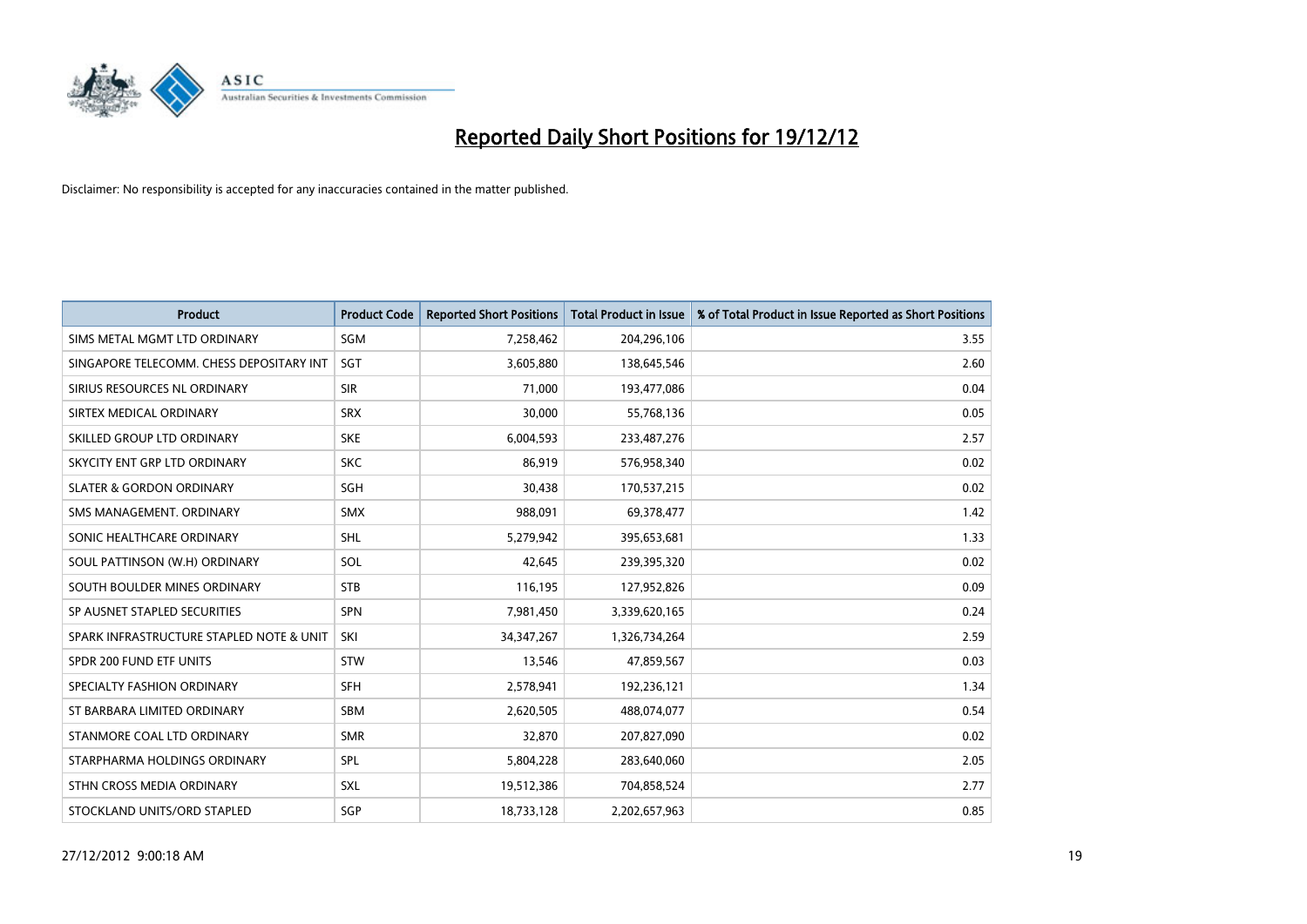

| <b>Product</b>                       | <b>Product Code</b> | <b>Reported Short Positions</b> | <b>Total Product in Issue</b> | % of Total Product in Issue Reported as Short Positions |
|--------------------------------------|---------------------|---------------------------------|-------------------------------|---------------------------------------------------------|
| STRAITS RES LTD. ORDINARY            | SRQ                 | 630,162                         | 1,164,150,159                 | 0.05                                                    |
| STW COMMUNICATIONS ORDINARY          | SGN                 | 76,969                          | 403,828,512                   | 0.02                                                    |
| SUNCORP GROUP LTD ORDINARY           | <b>SUN</b>          | 7,233,490                       | 1,286,600,980                 | 0.56                                                    |
| SUNDANCE ENERGY ORDINARY             | <b>SEA</b>          | 2,217,931                       | 277,598,474                   | 0.80                                                    |
| SUNDANCE RESOURCES ORDINARY          | <b>SDL</b>          | 11,824,101                      | 3,066,227,034                 | 0.39                                                    |
| SUNLAND GROUP LTD ORDINARY           | <b>SDG</b>          | 118,391                         | 189,517,954                   | 0.06                                                    |
| SUPER RET REP LTD ORDINARY           | <b>SUL</b>          | 705,609                         | 196,382,811                   | 0.36                                                    |
| SYD AIRPORT STAPLED US PROHIBIT.     | <b>SYD</b>          | 9,934,865                       | 1,861,210,782                 | 0.53                                                    |
| SYRAH RESOURCES ORDINARY             | <b>SYR</b>          | 16,242                          | 133,869,590                   | 0.01                                                    |
| <b>TABCORP HOLDINGS LTD ORDINARY</b> | <b>TAH</b>          | 13,347,371                      | 734,015,737                   | 1.82                                                    |
| TANAMI GOLD NL ORDINARY              | <b>TAM</b>          | 368,373                         | 261,132,677                   | 0.14                                                    |
| TAP OIL LIMITED ORDINARY             | <b>TAP</b>          | 454,268                         | 241,295,311                   | 0.19                                                    |
| TASSAL GROUP LIMITED ORDINARY        | <b>TGR</b>          | 79,027                          | 146,304,404                   | 0.05                                                    |
| <b>TATTS GROUP LTD ORDINARY</b>      | <b>TTS</b>          | 5,660,106                       | 1,385,200,190                 | 0.41                                                    |
| <b>TECHNOLOGY ONE ORDINARY</b>       | <b>TNE</b>          | 44,746                          | 306,620,955                   | 0.01                                                    |
| TELECOM CORPORATION ORDINARY         | <b>TEL</b>          | 11,519,403                      | 1,824,673,847                 | 0.63                                                    |
| TELSTRA CORPORATION. ORDINARY        | <b>TLS</b>          | 21,306,605                      | 12,443,074,357                | 0.17                                                    |
| TEN NETWORK HOLDINGS ORDINARY        | <b>TEN</b>          | 144,549,974                     | 2,312,328,771                 | 6.25                                                    |
| TERANGA GOLD CORP CDI 1:1            | <b>TGZ</b>          | 202,315                         | 163,248,235                   | 0.12                                                    |
| TEXON PETROLEUM LTD ORDINARY         | <b>TXN</b>          | 70,615                          | 245,039,848                   | 0.03                                                    |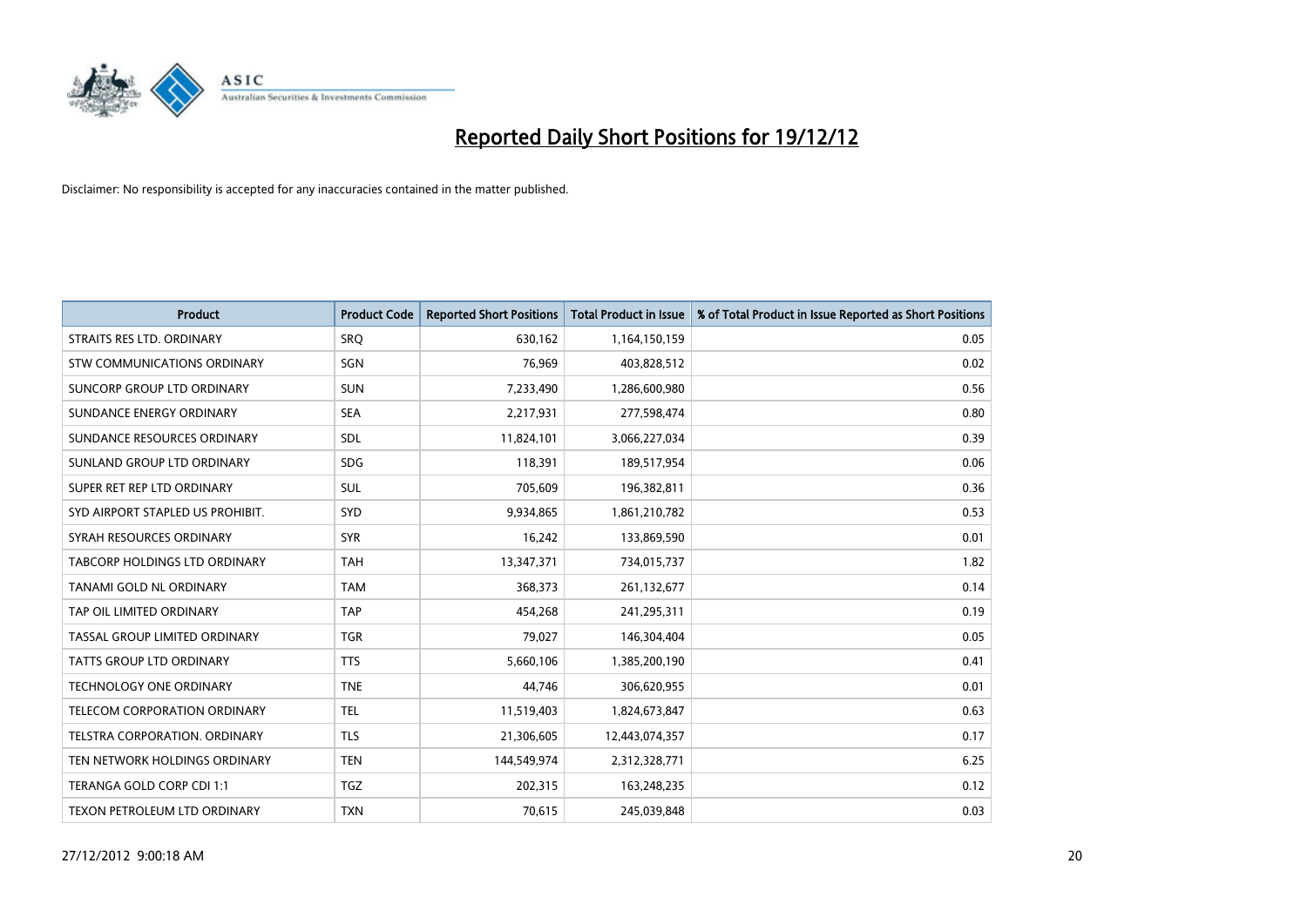

| <b>Product</b>                       | <b>Product Code</b> | <b>Reported Short Positions</b> | <b>Total Product in Issue</b> | % of Total Product in Issue Reported as Short Positions |
|--------------------------------------|---------------------|---------------------------------|-------------------------------|---------------------------------------------------------|
| THE REJECT SHOP ORDINARY             | <b>TRS</b>          | 2,596,131                       | 26,092,220                    | 9.95                                                    |
| THORN GROUP LIMITED ORDINARY         | <b>TGA</b>          | 580,813                         | 146,374,703                   | 0.40                                                    |
| <b>TIGER RESOURCES ORDINARY</b>      | <b>TGS</b>          | 2,448,682                       | 673,470,269                   | 0.36                                                    |
| TOLL HOLDINGS LTD ORDINARY           | <b>TOL</b>          | 32,091,701                      | 717,133,875                   | 4.47                                                    |
| <b>TOX FREE SOLUTIONS ORDINARY</b>   | <b>TOX</b>          | 795,633                         | 115,989,858                   | 0.69                                                    |
| TPG TELECOM LIMITED ORDINARY         | <b>TPM</b>          | 2,982,708                       | 793,808,141                   | 0.38                                                    |
| TRADE ME GROUP ORDINARY              | <b>TME</b>          | 904,904                         | 396,017,568                   | 0.23                                                    |
| <b>TRANSFIELD SERVICES ORDINARY</b>  | <b>TSE</b>          | 6,040,715                       | 512,457,716                   | 1.18                                                    |
| TRANSPACIFIC INDUST, ORDINARY        | <b>TPI</b>          | 4,526,159                       | 1,578,556,067                 | 0.29                                                    |
| TRANSURBAN GROUP TRIPLE STAPLED SEC. | <b>TCL</b>          | 6,385,014                       | 1,462,379,803                 | 0.44                                                    |
| TREASURY WINE ESTATE ORDINARY        | <b>TWE</b>          | 19,655,503                      | 647,227,144                   | 3.04                                                    |
| TROY RESOURCES LTD ORDINARY          | <b>TRY</b>          | 16,400                          | 91,318,649                    | 0.02                                                    |
| UGL LIMITED ORDINARY                 | UGL                 | 6,526,489                       | 166,315,038                   | 3.92                                                    |
| <b>UXC LIMITED ORDINARY</b>          | <b>UXC</b>          | 1,448,361                       | 308,056,885                   | 0.47                                                    |
| <b>VENTURE MINERALS ORDINARY</b>     | <b>VMS</b>          | 327,760                         | 287,320,170                   | 0.11                                                    |
| VIRGIN AUS HLDG LTD ORDINARY         | VAH                 | 38,829,004                      | 2,455,775,111                 | 1.58                                                    |
| VNGD US TOTAL MARKET CDI 1:1         | <b>VTS</b>          | 1,037                           | 1,096,993                     | 0.09                                                    |
| <b>VOCUS COMMS LTD ORDINARY</b>      | <b>VOC</b>          | 74,674                          | 77,111,341                    | 0.10                                                    |
| <b>WATPAC LIMITED ORDINARY</b>       | <b>WTP</b>          | 8,701                           | 184,332,526                   | 0.00                                                    |
| <b>WDS LIMITED ORDINARY</b>          | <b>WDS</b>          | $\overline{7}$                  | 144,740,614                   | 0.00                                                    |